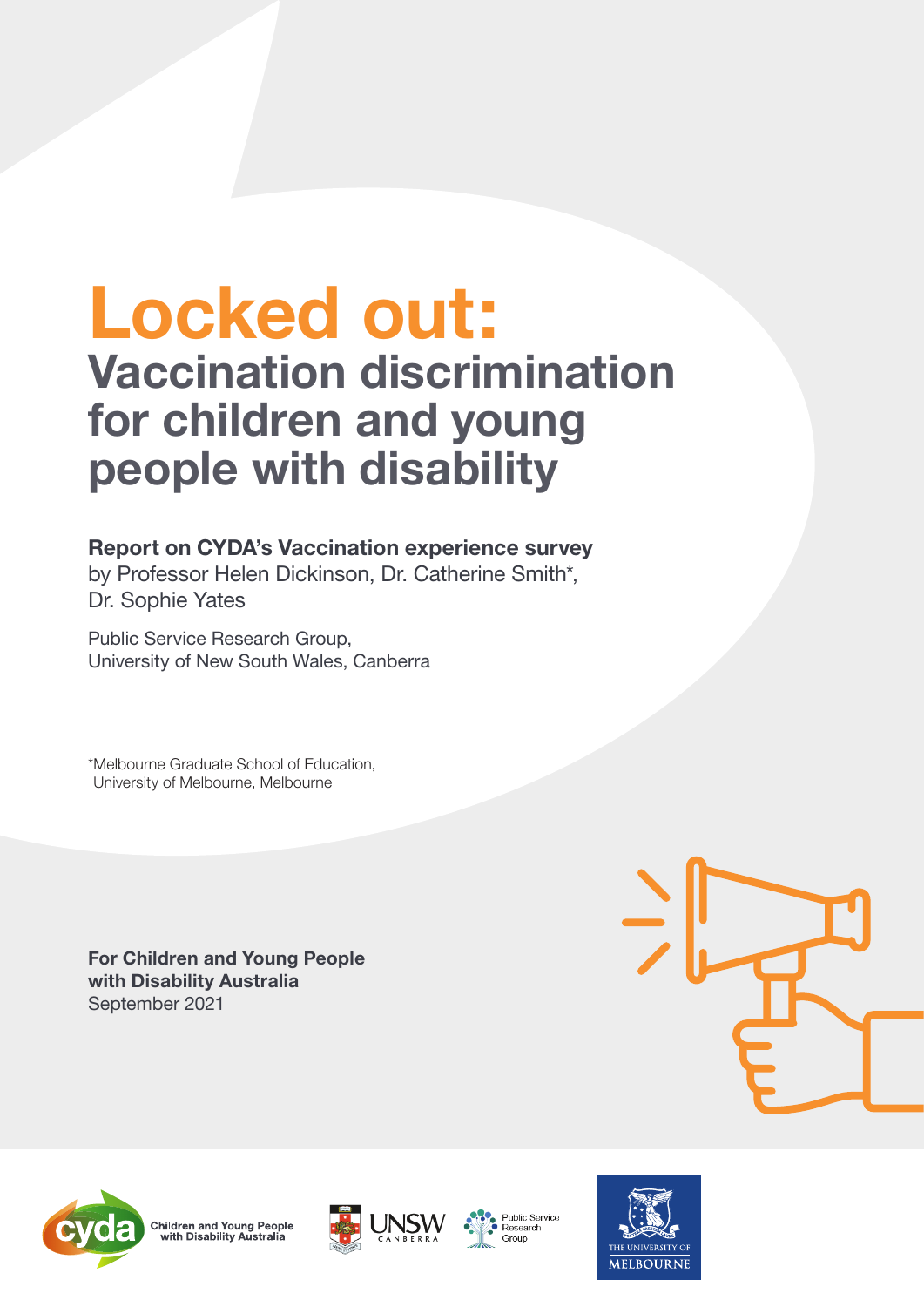#### **Suggested citation**

Dickinson, H., Smith, C., Yates, S. (2021) Locked out: Vaccination discrimination for children and young people with disability. Report prepared for Children and Young People with Disability Australia (CYDA), Melbourne.

ISBN: 978-0-6489169-3-2

#### **Acknowledgements**

Children and Young People with Disability Australia and Professor Helen Dickinson, Dr Catherine Smith, Dr Sophie Yates would like to acknowledge the traditional custodians of the lands on which this report has been written, reviewed and produced, whose cultures and customs have nurtured and continue to nurture this land since the Dreamtime. We pay our respects to their Elders past, present and future. This is, was, and always will be Aboriginal land.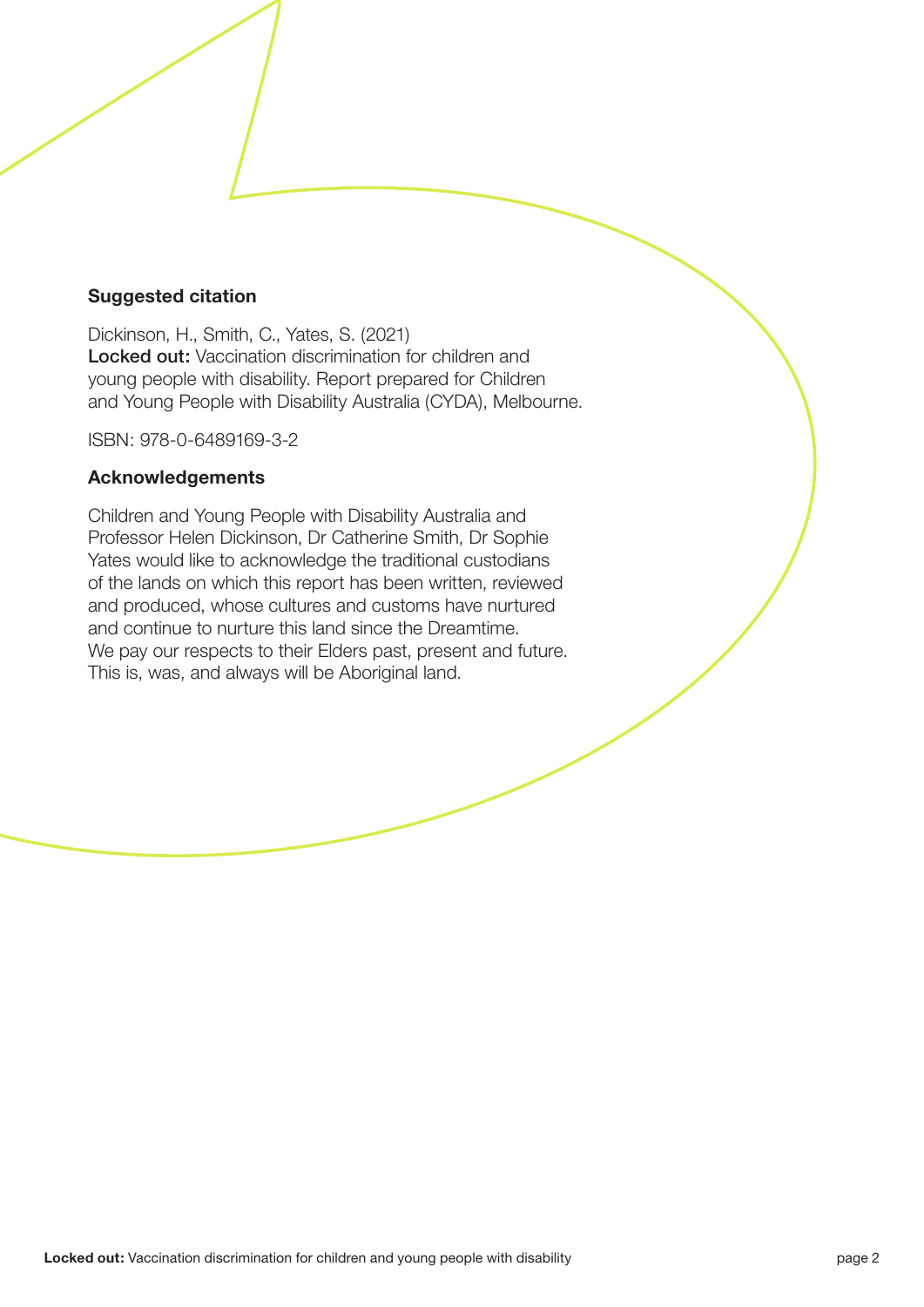### **Contents**

| <b>Executive summary</b>                                                                   | 4  |
|--------------------------------------------------------------------------------------------|----|
| <b>Introduction</b>                                                                        |    |
| <b>Background and approach</b>                                                             | 9  |
| <b>Findings</b>                                                                            | 13 |
| Challenges in securing a COVID-19 vaccination                                              | 15 |
| Booking systems not set up to accommodate<br>children or young people with disability      | 17 |
| Vaccination centres / services not accessible                                              | 19 |
| Lack of specialist provision                                                               | 21 |
| Lack of coherence in vaccination response<br>for children and young people with disability | 23 |
| What worked in vaccinating children and<br>young people with disability                    | 25 |
| <b>Key lessons</b>                                                                         | 27 |
| <b>References</b>                                                                          | 30 |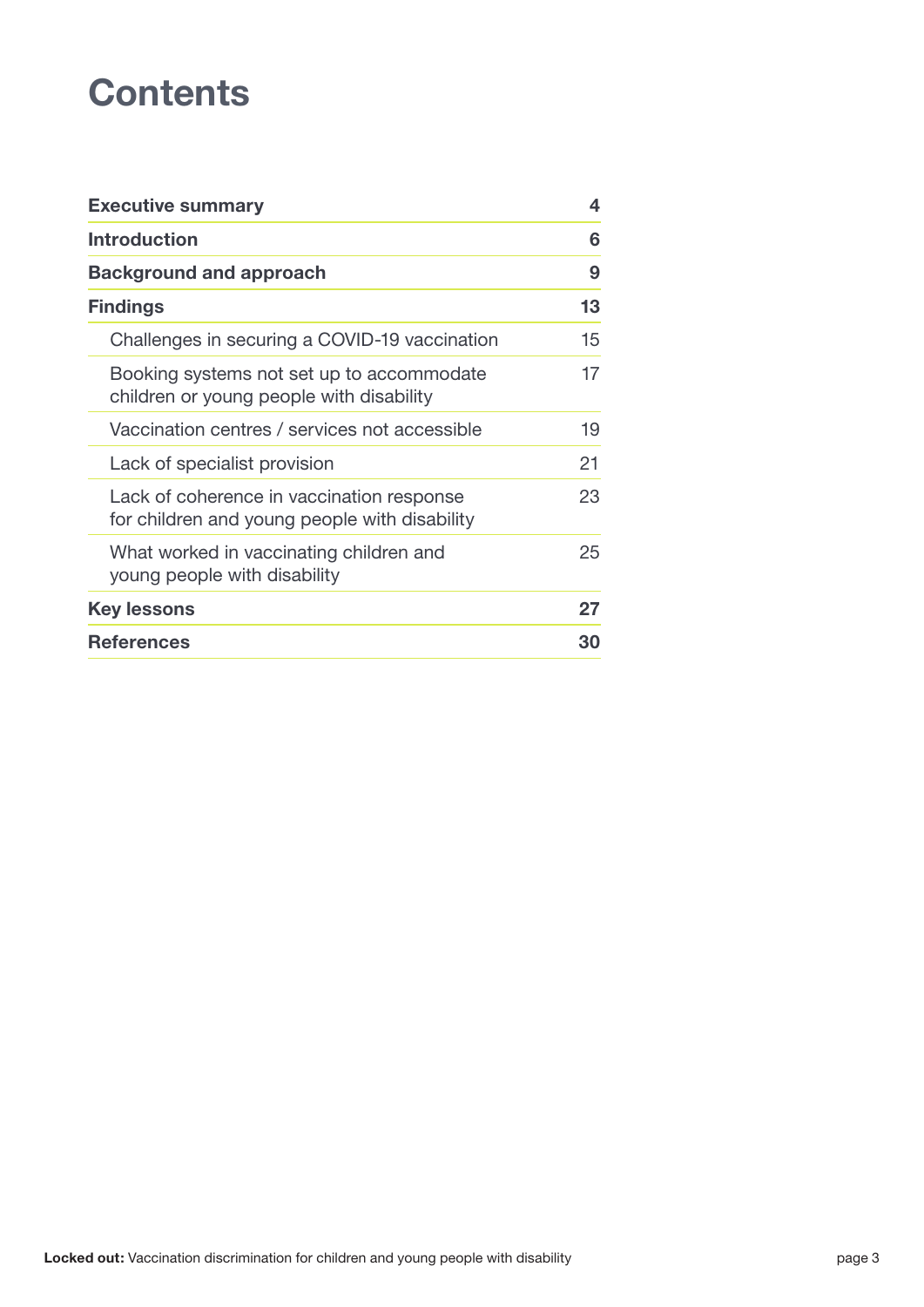## **Executive summary**

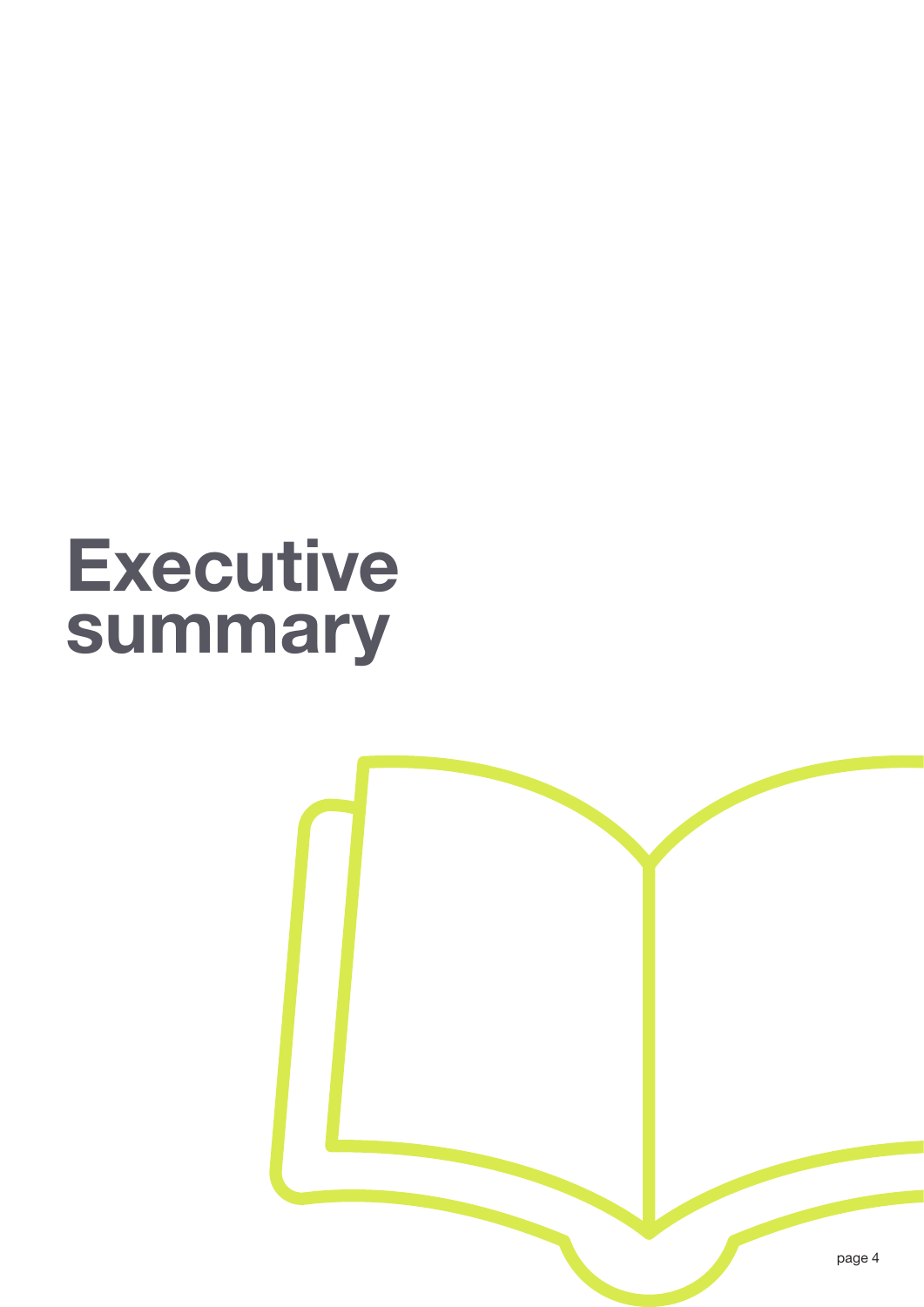### **Executive summary**



- Children and young people with disability are an 'at-risk' population in the COVID-19 pandemic and as such were prioritised for vaccination.
- Other countries have seen increasing numbers of children and young people being hospitalised as restrictions have been lifted, with those clinically vulnerable more likely to experience severe disease.
- Despite prioritisation, levels of vaccinations among children and young people with disability lag those of the general population. Given the significant levels of COVID-19 in some areas this puts children and young people at risk of severe disease as restrictions start to be rolled back.
- This report includes data from a survey undertaken by Children and Young People with Disability Australia (CYDA) and analysed by academics at the University of New South Wales and University of Melbourne.
- The survey was open for one week and received 150 responses.
- 62% of survey respondents were parents/ carers who reported experiencing difficulty in securing a vaccination for their child or children. Further, over 70% of respondents experienced difficulties in securing vaccinations.
- People encountered issues with the booking system, knowing if they were eligible, proving eligibility and not being able to book with General Practitioners. Parents and caregivers had to do significant amounts of work to get their child vaccinated.
- We find there is a gap in terms of specialist provision and particular challenges for people requiring sedation.
- However, where specialist services could be found there were a number of positive experiences and some families found GPs who went the extra mile to vaccinate in a safe and appropriate way.
- Vaccination systems were not designed with children and young people with disability in mind. This reinforces the message that this group have been forgotten during the pandemic, which potentially opens individuals up to greater risk of severe illness from COVID-19.
- There is a need for urgent action to identify which children and young people with disability have not been vaccinated and to provide support to ensure that they can access an appropriate vaccination experience. Without this there is a risk that we will see significant levels of severe disease from COVID-19 with this group.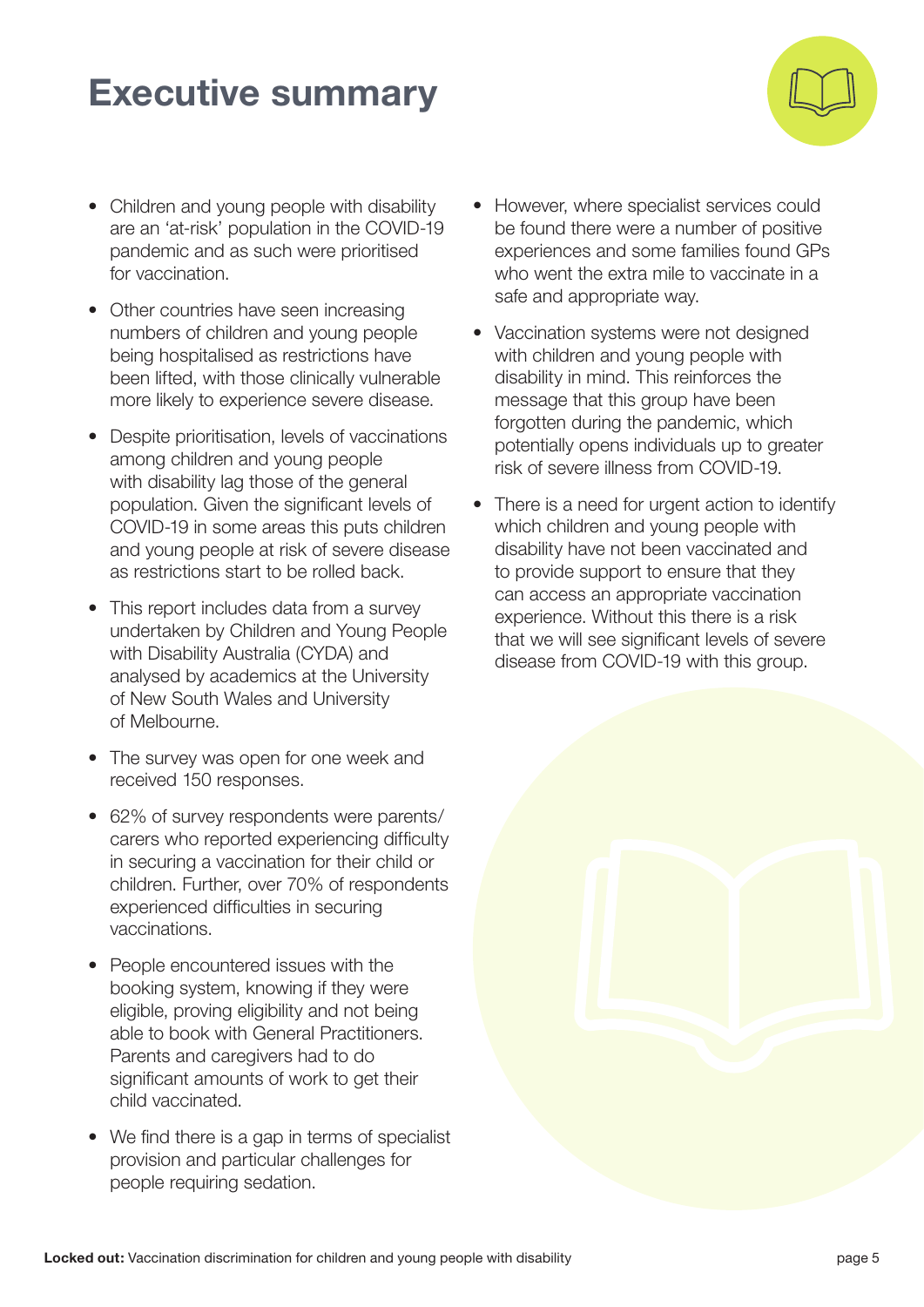

## **Introduction**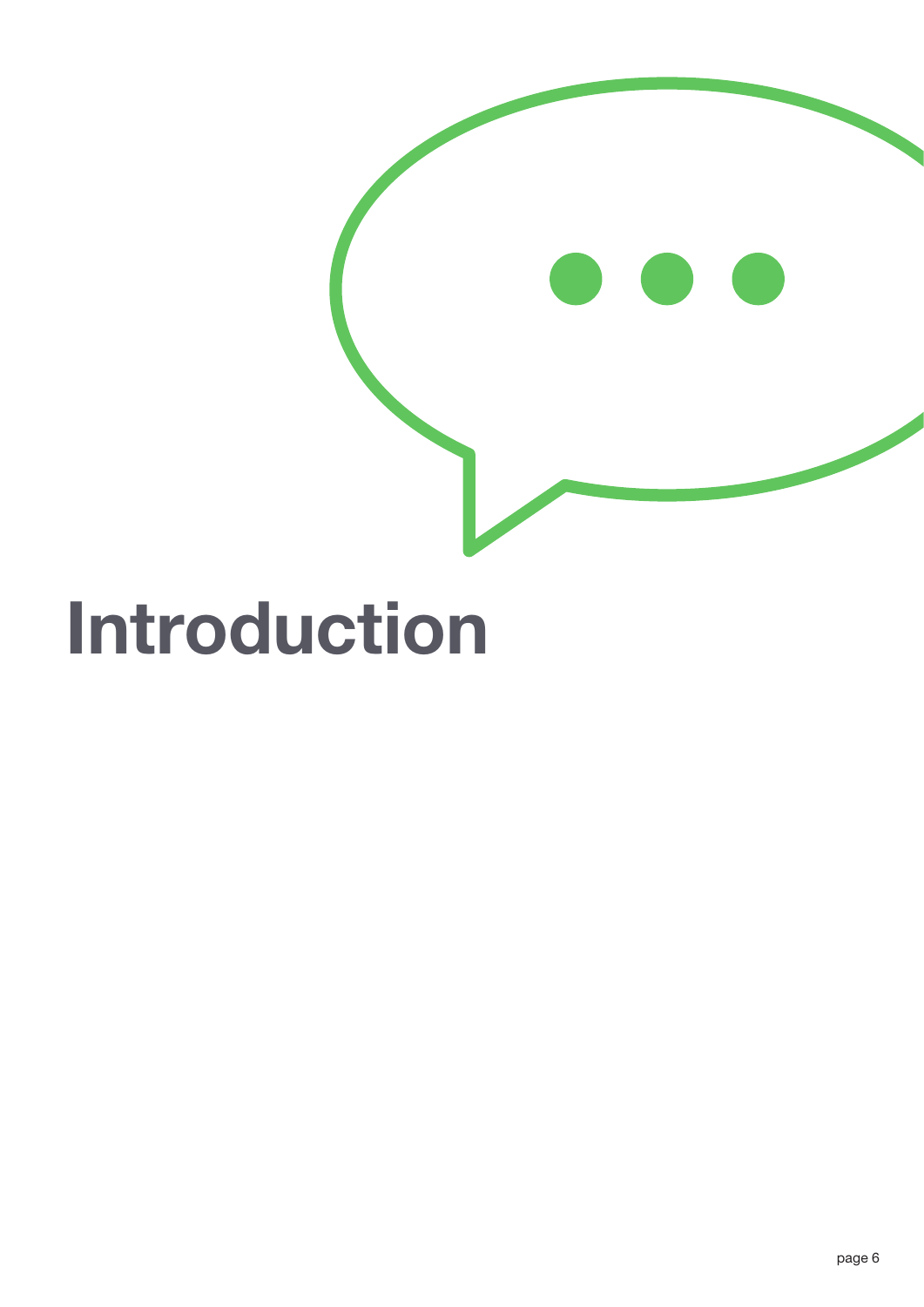### **Introduction**



Children and young people with disability are an 'at-risk' population in the COVID-19 pandemic. This was recognised by the Australian Government who prioritised people with disability for vaccination and allowed earlier access to the vaccine for young people aged 12-15. Despite being designated priorities in the vaccine strategy, the vaccine rollout has not progressed in these groups as many would have expected – as we have seen acknowledged in the recent DIsability Royal Commission (2021) report into vaccine rollout for people with disability. The National Plan outlines an intention to progressively re-open the country when vaccination thresholds are reached in the general population. But this situation potentially puts children and young people with disability at risk of severe disease from COVID-19 as vaccination rates in priority groups lag that of the general population. Time is of the essence in increasing vaccination rates in priority groups given that some individuals will be at risk as restrictions start to lift.

Children and Young People with Disability Australia (CYDA) is the national representative organisation for children and young people (aged 0–25) with disability. CYDA is a not-forprofit community organisation that provides a link from the direct experiences of children and young people with disability and their families to federal government and other key stakeholders. CYDA identified some members were experiencing challenges in accessing safe and appropriate vaccination processes. As such they developed a short survey to better understand these challenges.

In this report we set out the findings of the survey. While we find that young people on the whole had few challenges securing vaccinations for themselves, around half of survey respondents were parents/carers who reported experiencing difficulty in securing a vaccination for their child or children. Further, over 70% of respondents experienced difficulties in securing vaccinations for themselves or their child, or both. The challenges encountered took a number of different forms, but largely revolved around difficulties with booking systems, not being recognised as part of the priority rollout and not being able to book with General Practitioners (GPs). We outline these findings, illustrated through the words of those who completed the survey.

Our findings show that systems were not designed with children and young people with disability in mind, so parents and caregivers struggled to get vaccination appointments and to prove their or their child's eligibility. Many report having to do much work via a number of different channels to secure an appointment for their child or young person. Once appointments were booked several respondents report vaccination hubs and GP practices as not being accessible or able to cater to the needs of their child or young person. In some cases this exacerbated prior traumatic experiences with health services and more than one respondent reported the use of restrictive practices. Overall, we find there is a gap in terms of specialist provision and particular challenges for people requiring sedation. However, where specialist services could be found there were a number of positive experiences and some families found GPs who went the extra mile to vaccinate in a safe and appropriate way. There is evidence of good practice, but this is not widespread and the communication around specialist services is not as strong as it might be.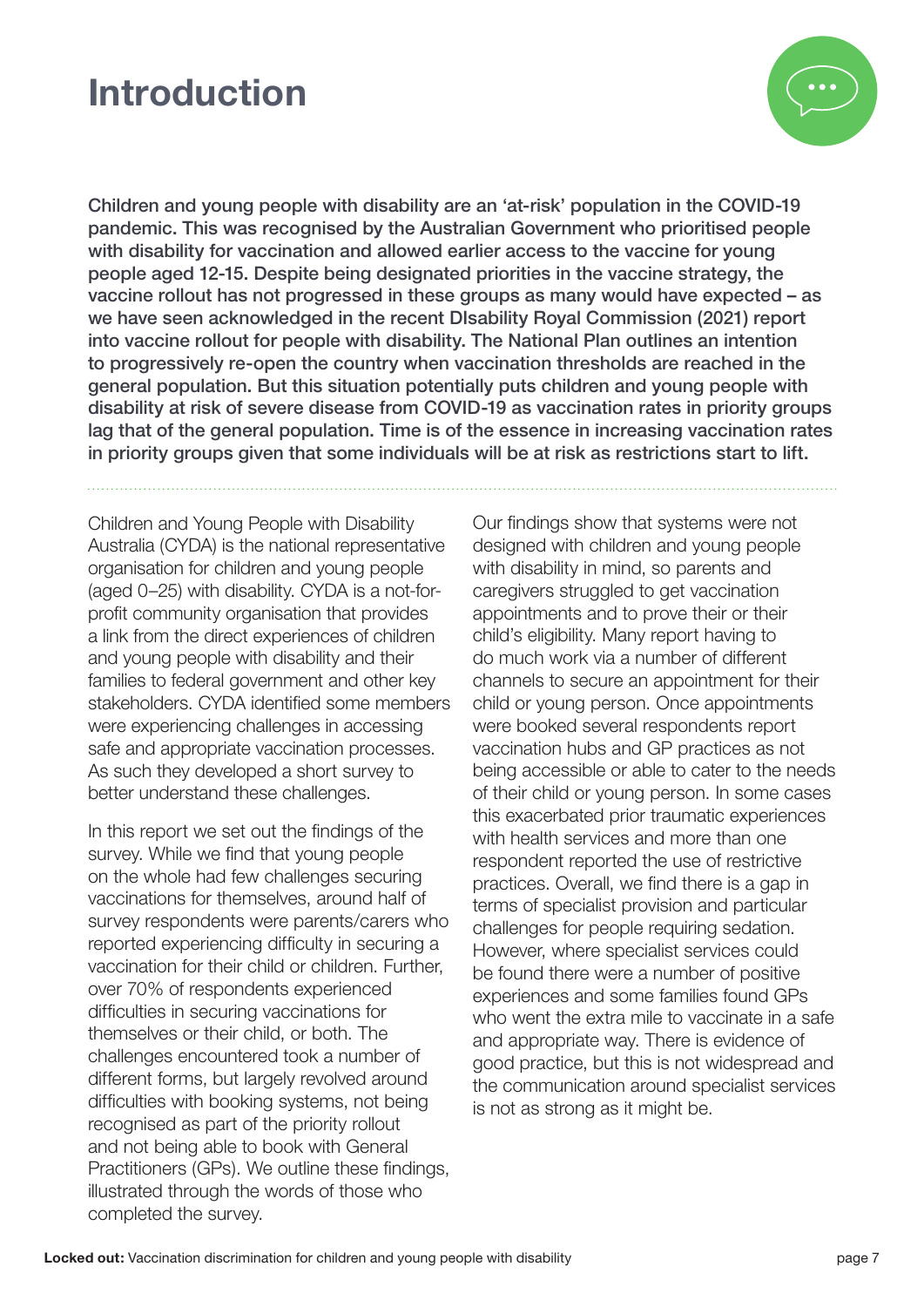### **Introduction**



As the country moves towards living with COVID and progressively lifting public health restrictions it is imperative that as many children and young people with disability as possible are vaccinated or else we are likely to see significant numbers of infections, severe illness and potentially even deaths. Identifying individuals and families that are eligible and providing appropriate specialist support so that they can be vaccinated is a priority in avoiding significant severe illness in this group.

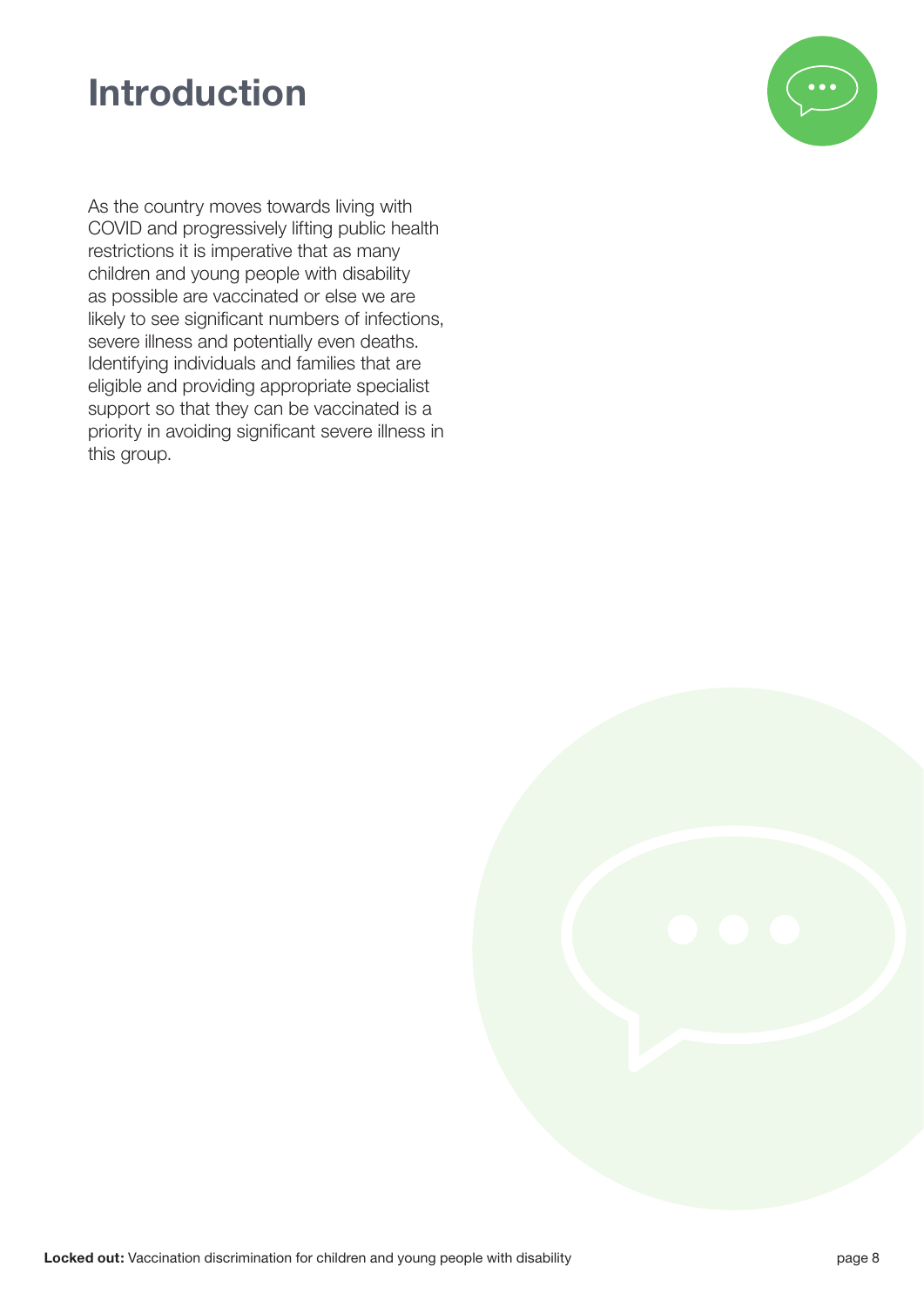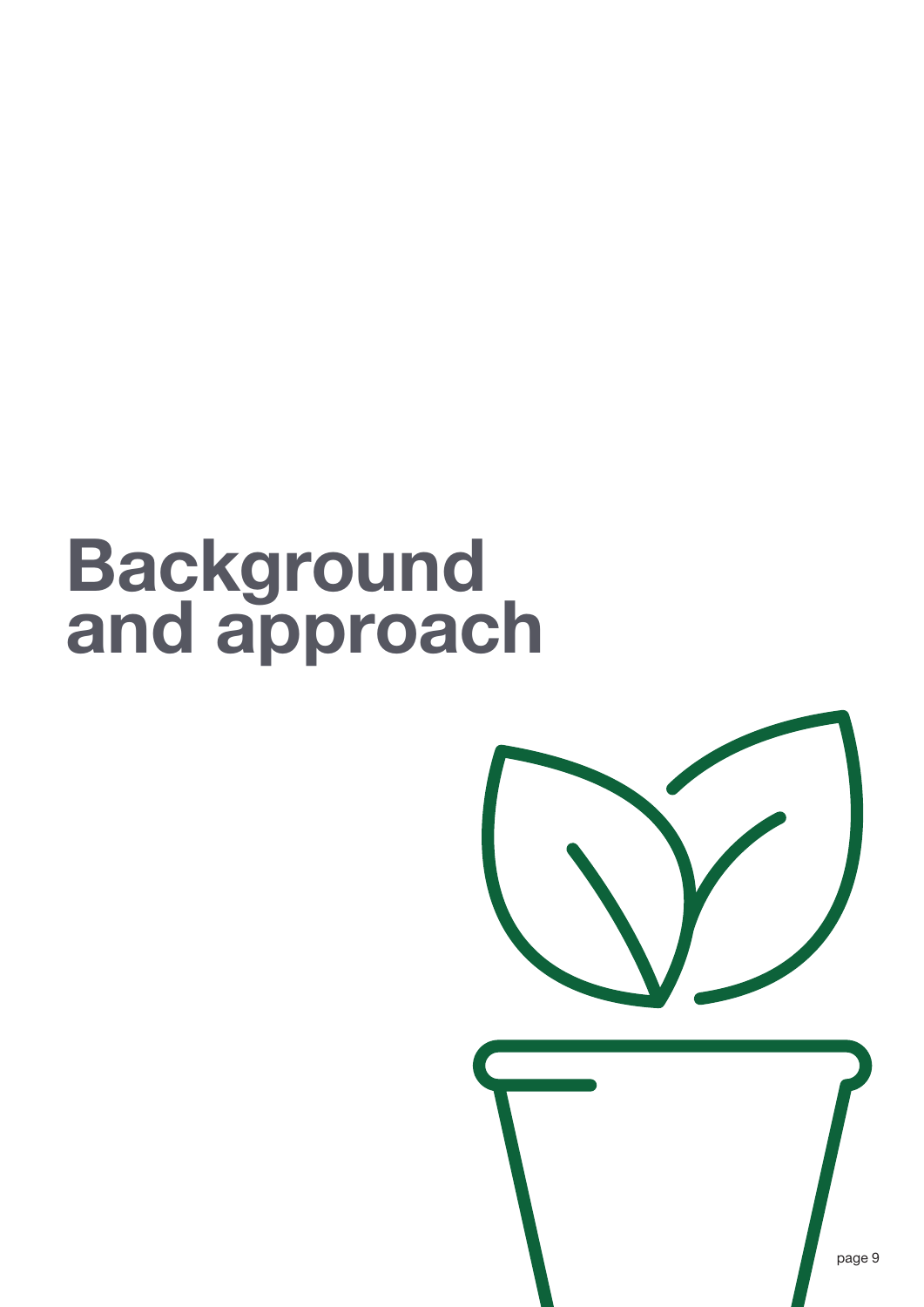

People with disability are an 'at-risk' population in the COVID-19 pandemic. This is not because of their impairment, but because of the discrimination people with disability face in our society.

Across the world research shows that people with disability are more likely to face poverty, are less likely to be in work, and more likely to be socially isolated (Kavanagh et al., 2013, Emerson et al., 2018), which also makes them more likely to experience poor health outcomes within a pandemic. This compounds the reality that a high proportion of people with disability have underlying health conditions such as diabetes, autoimmune and respiratory problems (World Health Organization, 2018). Yet for too many people with disability, health services remain difficult to access and a place where they often experience discrimination (Temple, Kelaher, and Williams 2018). For example, many communication systems are designed to cater to people who are able to access information through a particular spectrum of hearing and or seeing, without adaption for those who have abilities functioning outside of those spectrums. Despite the potential to provide services that cater to different functional needs, many times people still deliver services that do not consider the full human experience, and instead build systems that perpetuate discrimination.

Evidence from previous pandemics shows that health inequities worsen during epidemics (Quinn and Kumar 2014).

International experience clearly demonstrates the clinical risk that people with disability are under in the face of COVID-19. In the United Kingdom, people with intellectual disability were eight times more likely to die of COVID-19 than the general population (Williamson et al., 2021) and disabled people

made up 60% of deaths (Office for National Statistics, 2021). In the US, intellectual disability was second only to age as a risk factor for death from COVID-19 (Landes et al., 2021). Those living in congregate care settings (e.g., group homes) are particularly at risk.

Severe COVID-19 disease in children and adolescents is uncommon, and rarely causes death (Ledford, 2021) although children with pre-existing conditions are at greater risk of severe disease from COVID-19 (Murdoch Children's Reseach Institute, 2021). Although we may not see significant numbers of deaths in children, severe disease requiring treatment in hospital can be damaging and distressing. We lack good data about long COVID in children, so do not know if this will be an issue for some as it is in the adult population (Murdoch Children's Reseach Institute, 2021). The Delta variant of COVID-19 does not appear to cause more severe disease than previous variants. However, it does spread faster so the number of children who will develop severe disease will be increased. Moreover, because older groups have typically been prioritised in vaccination campaigns it means we will see infections in children grow as a proportion of overall infections. We have seen this clearly illustrated in the US as schools recommenced recently and the country reported its highest weekly rate of new cases in children and young people since the pandemic began (American Academy of Pediatrics and the Children's Hosptial Association, 2021). Children's hospitals are reported to be straining under pressure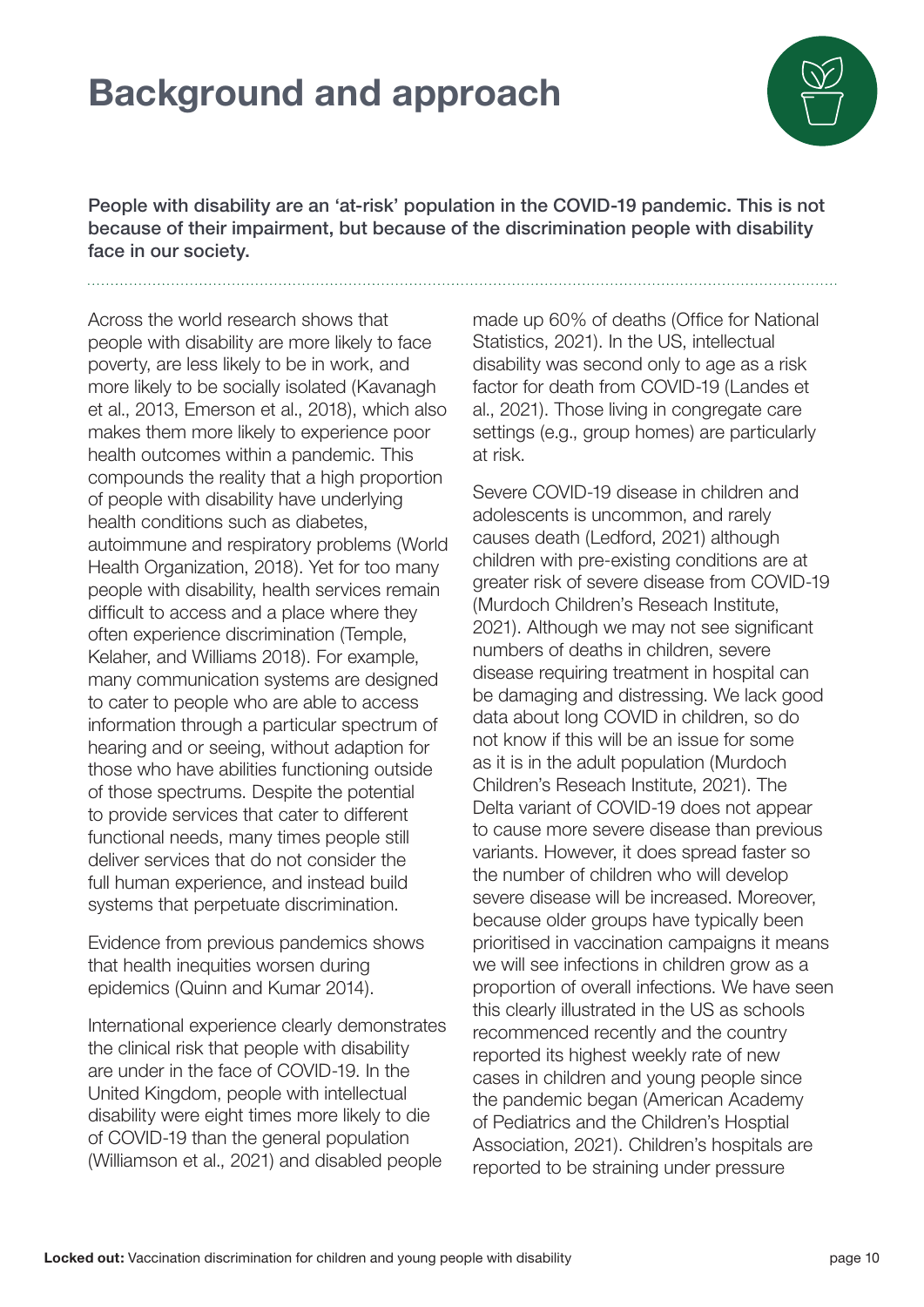

as we have seen a fivefold increase in hospitalizations of children and adolescents associated with COVID-19 (Delahoy et al., 2021). Without action it is likely we will see these trends repeated in Australia and the most severe illness will fall on children and young people with disability.

Australia has had significant constraints on its COVID-19 vaccine supply. Given these, Australia's national vaccine roll-out strategy prioritised certain groups, and people with disability were one of these groups. Those living in residential settings (group homes) were in Phase 1A – the highest priority. People with disability with underlying conditions and those with severe mental illness and intellectual disability were included in Phase 1B. Included in group 1B were younger adults with an underlying medical condition, including those with disability although it was unclear whether this was for individuals over 16 or 18 years of age. Vaccination for Phase 1A was to commence in February and be complete by April 2021 and Phase 1B to commence in March 2021. From the 8th June NDIS participants aged 16 and over and carers aged 16 and over of NDIS participants of any age were eligible for vaccination. From late August NDIS participants aged 12 years and over and their support workers became eligible. The rollout to this age group happened ahead of the decision by ATAGI in mid-September to allow 12-15-year-olds access to COVID-19 vaccination.

Despite people with disability being prioritised in terms of the vaccine strategy, we have seen significant delays in vaccinating priority groups. However, it has not always been easy to identify this. Until September 5th the government did not report any vaccination figures for disabled people or workers except in press releases, media reports and Senate

Committees. Since then, rates for NDIS participants living in residential settings and registered disability support workers are reported several times per week on their vaccine tracker dashboard. Moreover, routine reporting around children and young people is limited.

Figures at time of publication suggest that of people with disability in group 1A, around 74% have received a first dose and 64% are fully vaccinated. Of those in Phase 1B, 59% have had a first dose and 40% are fully vaccinated. This compares to 73% and 49% for the general population. This means we see a lag of the general population, even though much of the general population became eligible for vaccination after these prioritised groups. This level of uptake in prioritised groups is not because people do not want to be vaccinated, but a number of reports suggest people are struggling to gain access to appropriate and safe vaccination experiences. Even where people are able to book vaccines, supply constraints means that these appointments are often not for some months.

National Cabinet has developed a plan to transition Australia's National COVID-19 response from its current focus on suppression of community transmission to a post-vaccination setting that seeks to focus on prevention of serious illness, hospitalisation and fatalities. Different activities are allowed once the threshold of the population achieves particular levels of vaccination. Victoria and New South Wales have set out roadmaps that broadly align with removing restrictions when the thresholds are reached of 70% and 80% of their population having received two doses of vaccination. Concerns have been expressed about this situation as it might potentially mean that not all of the priority groups will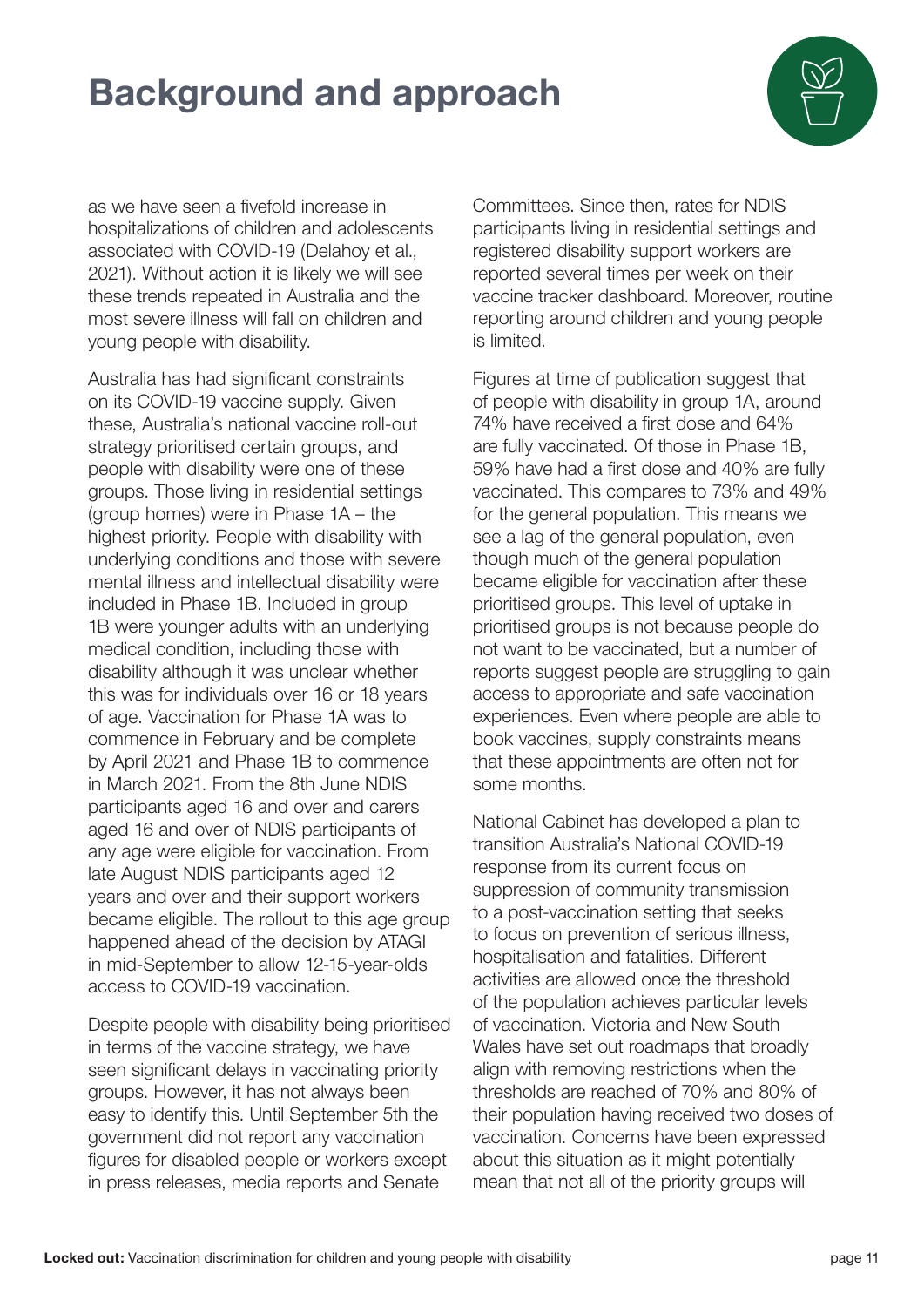

be vaccinated when restrictions start to be lifted, rendering these clinically vulnerable populations at risk of contracting COVID-19 (Kavanagh et al., 2021). Given that under 16s have only become eligible for vaccination in recent months and the trends we have seen in infections in children in other countries it is imperative that we see vaccination levels in children and young people with disability increased to prevent risk of severe disease.

Against the background of the deadlines that the lifting of the restrictions potentially pose, CYDA wanted to better understand whether children and young people and their families were experiencing challenges in accessing vaccinations and if so what the nature of these are. In order to explore this, CYDA developed a short survey to better understand the experiences of its members.

The survey was launched on 10 September 2021 and remained open for just over a week until 19 September 2021. It was shared across social media and with CYDA members. As outlined above, the survey was designed to be short, exploring the experiences of young people and family members/caregivers with accessing COVID vaccinations. The survey comprised just five questions:

- What was your experience in securing a COVID-19 vaccination?
- Did you face any challenges or barriers in securing a vaccination?
- What state or territory do you live in?
- What type of area do you live in?
- Is there any other feedback you would like to provide?

CYDA sought the assistance of researchers from the Public Service Research Group, UNSW Canberra and Melbourne Graduate School of Education, University of Melbourne to analyse data and prepare this report. While the survey received 150 individual responses, figures in tables may not always add up to 150, because some respondents skipped some questions, and for some questions respondents were able to select multiple answers. Where we provide free text responses we indicate which state or territory this respondent resides within.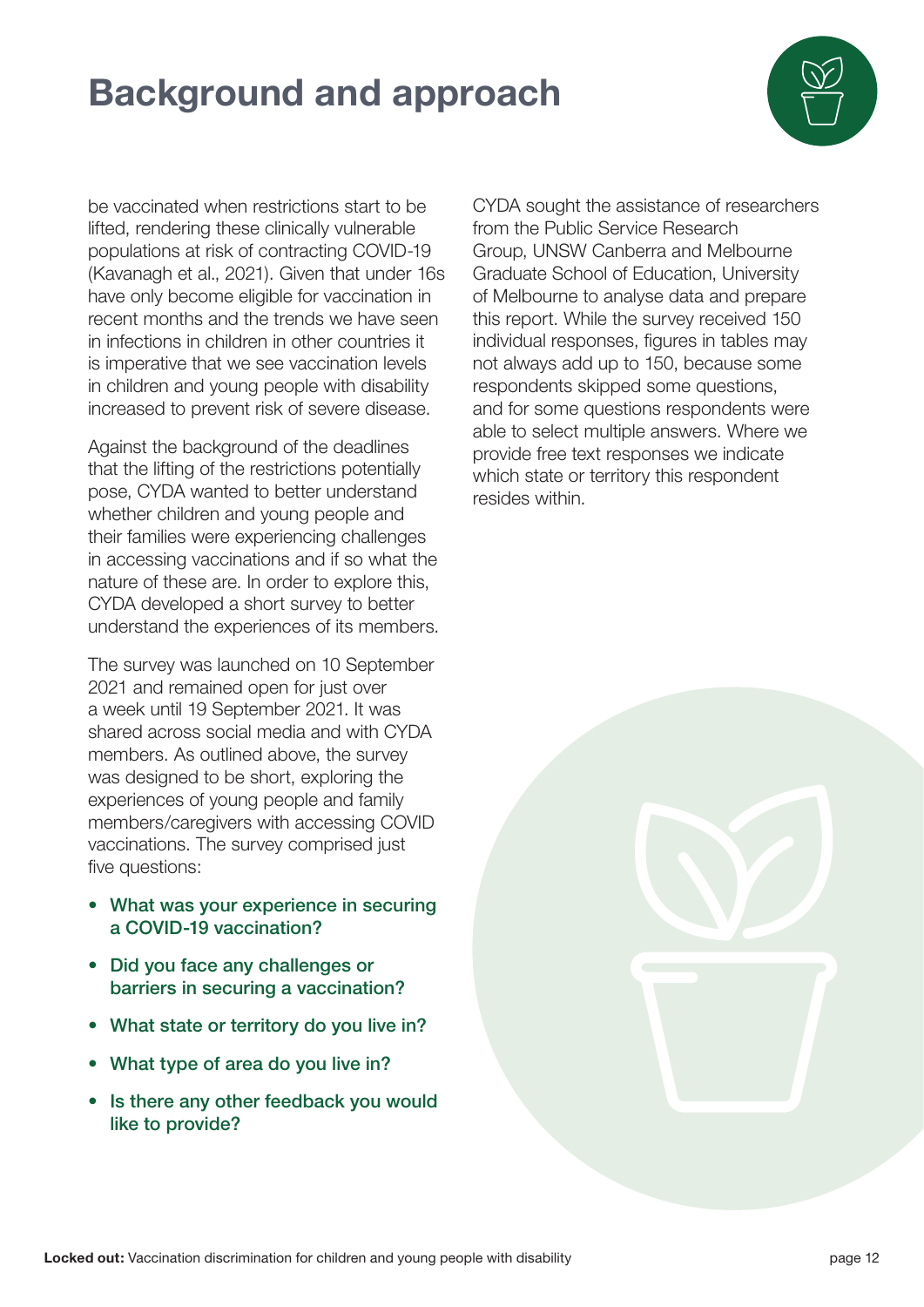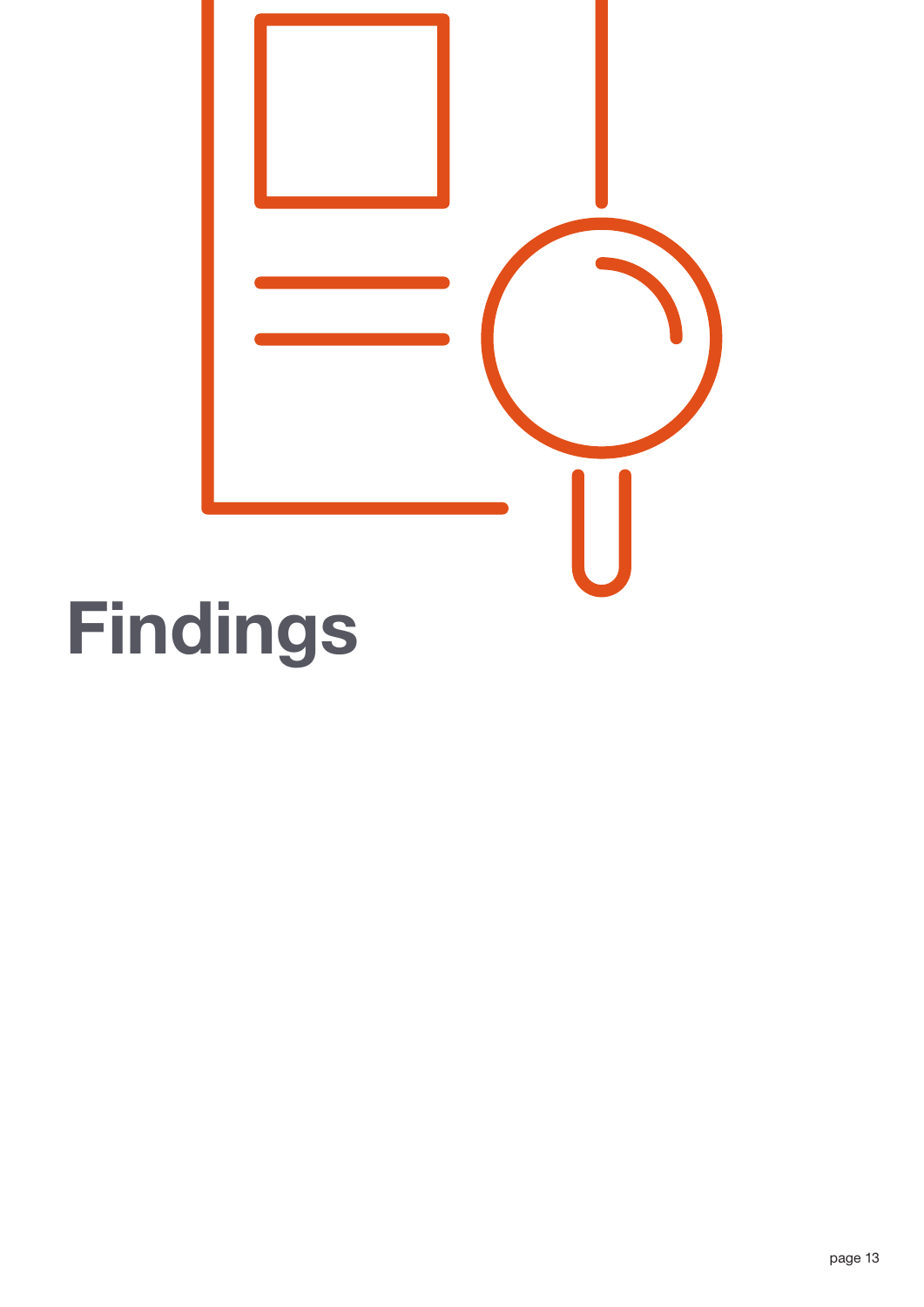

In this section we set out the findings that were gathered from the survey. We heard from individuals from all states and territories across the country apart from the Northern Territory, although with greatest proportions from Victoria and New South Wales (Table 1), which we might expect given that this where the largest numbers of infections are from.

#### **Table 1: What state or territory do you live in?**

| <b>State/Territory</b> | <b>Number</b>  | Percentage <sup>%</sup> |
|------------------------|----------------|-------------------------|
| ACT                    | 6              | $\overline{4}$          |
| <b>NSW</b>             | 52             | 35                      |
| <b>NT</b>              | $\overline{0}$ | $\overline{0}$          |
| QLD                    | 28             | 19                      |
| SA                     | 7              | 5                       |
| <b>TAS</b>             | $\overline{2}$ | 1                       |
| VIC                    | 49             | 33                      |
| <b>WA</b>              | 6              | $\overline{4}$          |
|                        | 150            |                         |

As Table 2 shows, three quarter of responses were from people living in metropolitan areas, with a fifth from regional areas and very low responses from people in rural and remote areas.

#### **Table 2: What type of area do you live in?**

| <b>Location</b> | <b>Number</b>  | <b>Percentage %</b> |
|-----------------|----------------|---------------------|
| Metropolitan    | 109            | 74                  |
| Regional        | 31             | 21                  |
| Rural           | $\overline{4}$ | 3                   |
| Remote          | $\overline{A}$ | 3                   |
|                 | 148            |                     |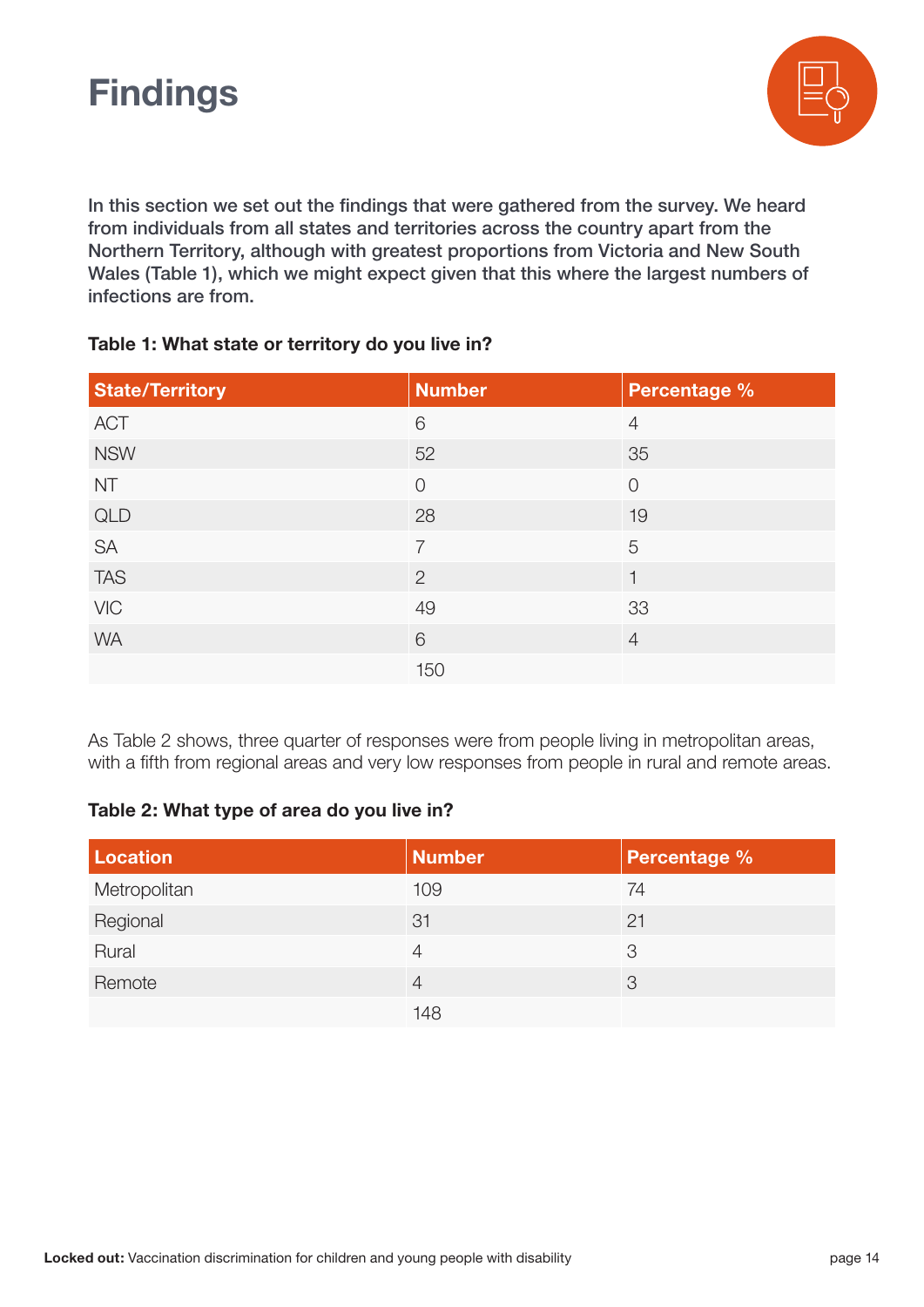

#### **Challenges in securing a COVID-19 vaccination**

The first question we asked in the survey was whether respondents had encountered challenges in securing a COVID-19 vaccination over the past two months. As Table 3 shows of the young people that responded to the survey, most had not experienced challenges, with just 5% of total respondents being in this category. However, nearly half (48%) of respondents were parents or carers who had struggled to secure a vaccination for their child and a further 14% had challenges securing vaccinations for both themselves and their child. Lower numbers of family members reported difficulties in securing a vaccination for themselves. Overall, around 70% of survey respondents reported challenges in securing a vaccination.

#### **Table 3: Breakdown of respondents' vaccine experiences**

| <b>Description</b>                                                                                                                      | <b>Number</b> | Percentage % |
|-----------------------------------------------------------------------------------------------------------------------------------------|---------------|--------------|
| <b>Young person with disability</b> aged up to 25 who<br>has had challenges in securing a COVID vaccination                             | 8             | 5            |
| <b>Parent/carer</b> for a child or young person with<br>disability aged 12-25 who has had challenges in<br>securing a COVID vaccination | 78            | 48           |
| <b>Parent/carer</b> for a child or young person with<br>disability who had challenges securing a vaccination<br>for themselves          | 8             | 5            |
| Both parent/carer and child/young person<br>had challenges securing a vaccination                                                       | 23            | 14           |
| Neither parent/carer nor child/young person<br>experienced challenges with vaccination                                                  | 45            | 28           |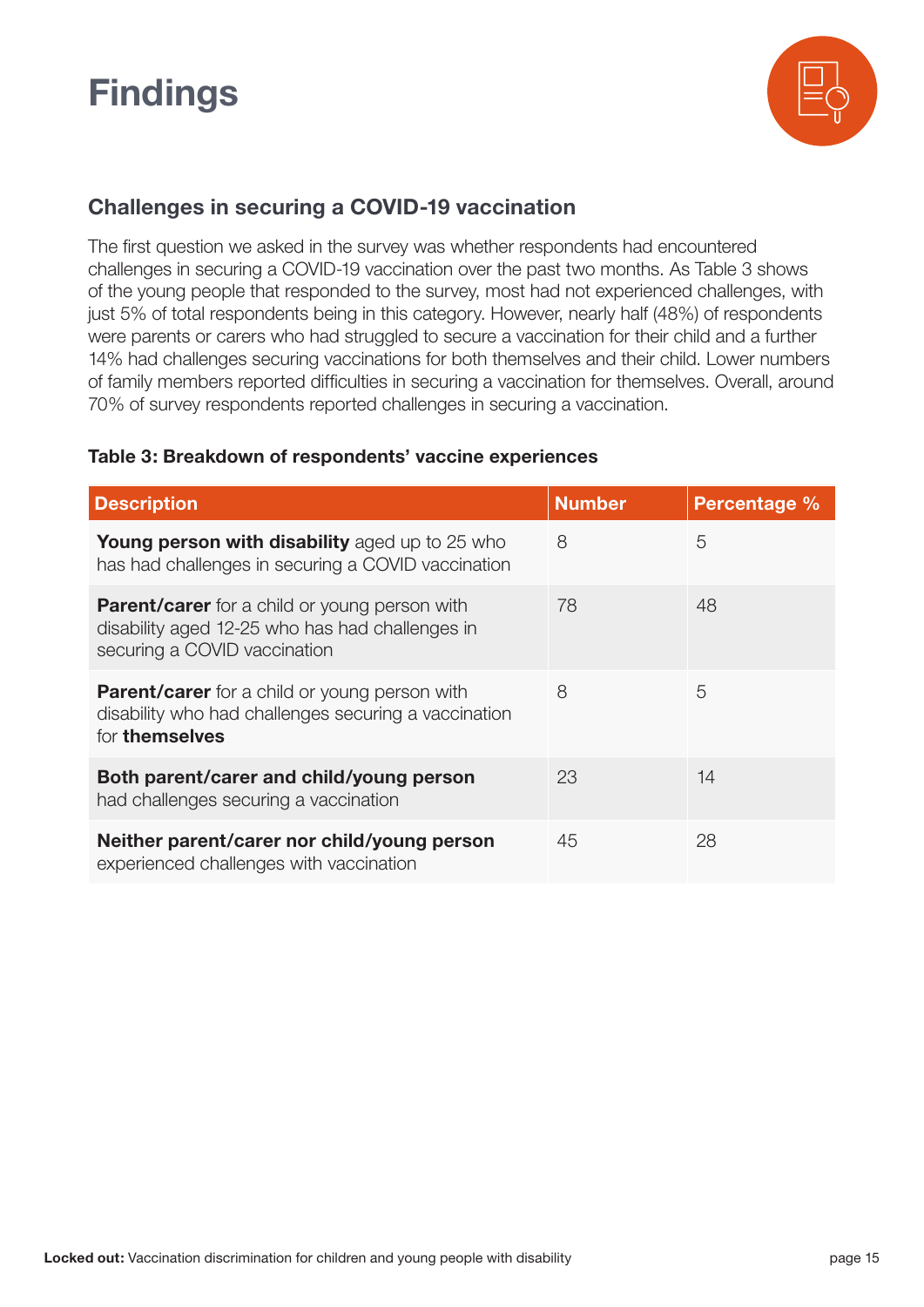

Of those who encountered challenges, as Table 4 shows these took a number of different forms. The most common of these revolve around difficulties in booking systems, not being recognised as part of the priority rollout and not being able to book with GPs.

#### **Table 4: If you faced challenges or barriers, what where they?\***

| <b>Challenge</b>                                                                                                                      | <b>Number</b>  | <b>Percentage %</b> |
|---------------------------------------------------------------------------------------------------------------------------------------|----------------|---------------------|
| Unable to book a vaccination at a General Practice<br>(GP) clinic                                                                     | 57             | 61                  |
| Problems accessing the online booking system                                                                                          | 52             | 56                  |
| Online booking system was not set up so I could<br>nominate or specify that I was priority                                            | 47             | 51                  |
| Difficulty booking a vaccination through a call centre/<br>by phone                                                                   | 47             | 51                  |
| Not being recognised as being part of the priority<br>rollout, e.g. eligible in 1b but forced to join the queue<br>with everyone else | 43             | 46                  |
| Not having specific access needs met or understood                                                                                    | 33             | 35                  |
| Lack of accessible information                                                                                                        | 21             | 23                  |
| Not having access to your vaccination of choice                                                                                       | 17             | 18                  |
| Refusal due to an identified disability                                                                                               | $\overline{7}$ | 8                   |

\*Respondents could select multiple answers – percentage expressed as proportion of the 93 respondents who selected at least one answer

In free text responses, some individuals elaborated on the responses that they had given. These reiterate a number of the barriers that we asked about. We explore these now in more detail.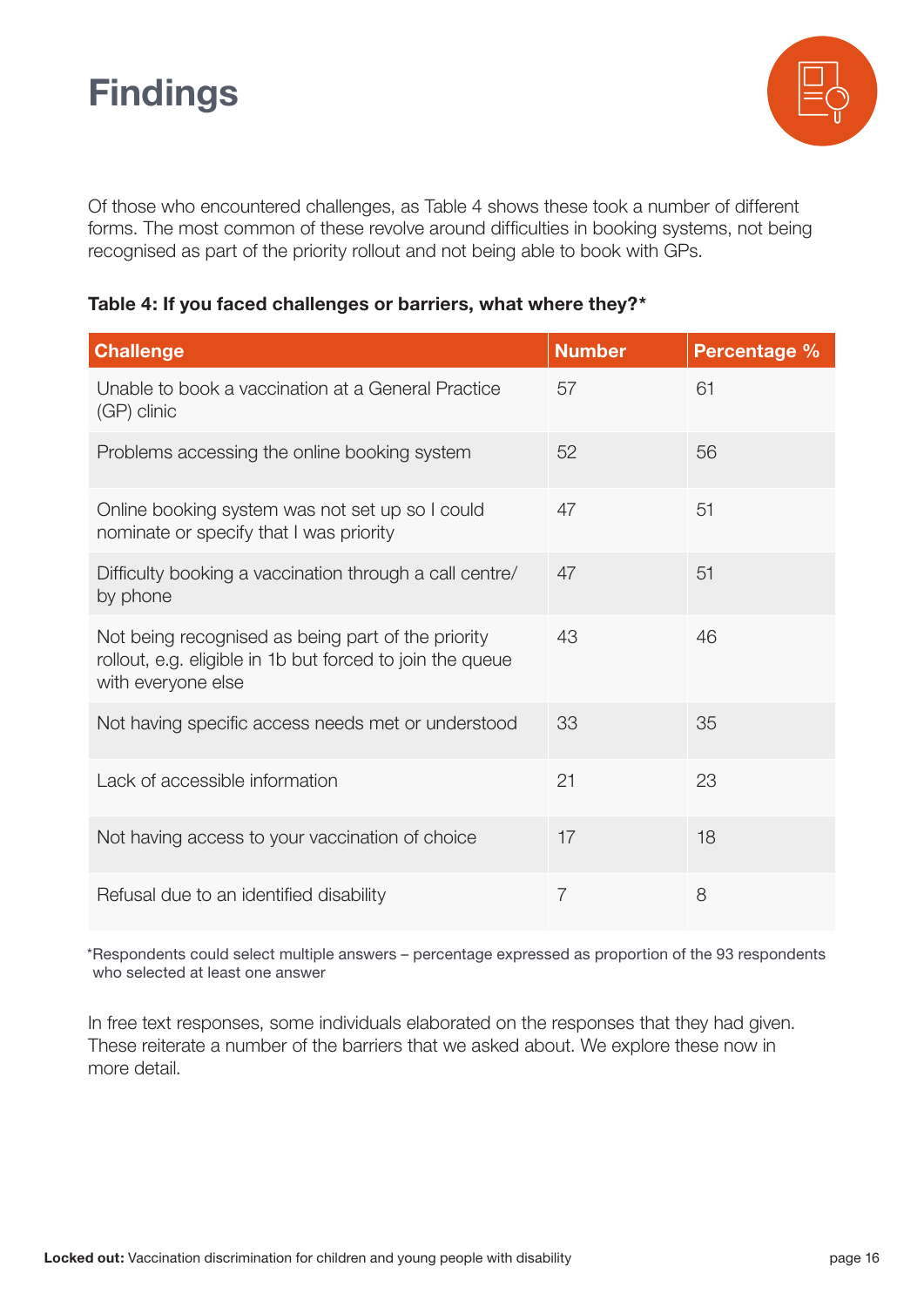

#### **Booking systems not set up to accommodate children or young people with disability**

From free text comments, one common theme is that booking systems were not set up to accommodate young people with disability. People had difficulty accessing the system, proving eligibility or knowing whether they were eligible.

From the outset of the process some struggled as the system was not set up to be accessed by people booking for young people or delegates booking on behalf of others. The online booking system initially only allowed one appointment to be booked at a time and this had to be booked by the individual themselves and not by a caregiver:

*Not being able to use the online booking system to book for my child – had to ring up because the online booking system wasn't set up to book for dependents (VIC).*

This issue was particularly problematic where the child or young person did not have their own phone number or email address as the system seems to have been set up requiring these details for an appointment to be made. Another parent explains that they phoned the call centre, who asked to speak to her son as the individual to be vaccinated, but this was not possible due to his impairment:

#### *The person at call centre only wanted to talk to my son who is 16 and non verbal. Refused to talk to me (NSW).*

In this case this would mean that this individual was unable to access a vaccination unless other arrangements could be made locally (for example with a GP).

For many respondents, proving their child was eligible was an issue and it seems that not all those booking or giving vaccinations were aware of the guidelines. As one respondent explained:

*When I turned up to the appointment with my 16yo daughter, the doctor refused to give the vaccination to her despite confirmation in writing that she was eligible and a letter from her usual GP. The response was – we don't vaccinate teenagers. I insisted & persisted & finally the practice manager agreed "to make an exception". It was very very stressful (NSW).*

As in the case described here, parents and caregivers often reported having to do a large amount of work to secure an appointment for their child or young person:

*I ended up spending 7 hours in total calling different GP practices and sitting on hold and eventually secured my child an appointment. NSW Health hubs took a month to catch up with priority eligibility for 12-15-year-olds with disabilities. I know people who have not been able to secure an appointment for their child with a disability. Many GP practices did not know that this group were eligible or would not accept anyone who wasn't an existing patient. This is inherently discriminatory (NSW).*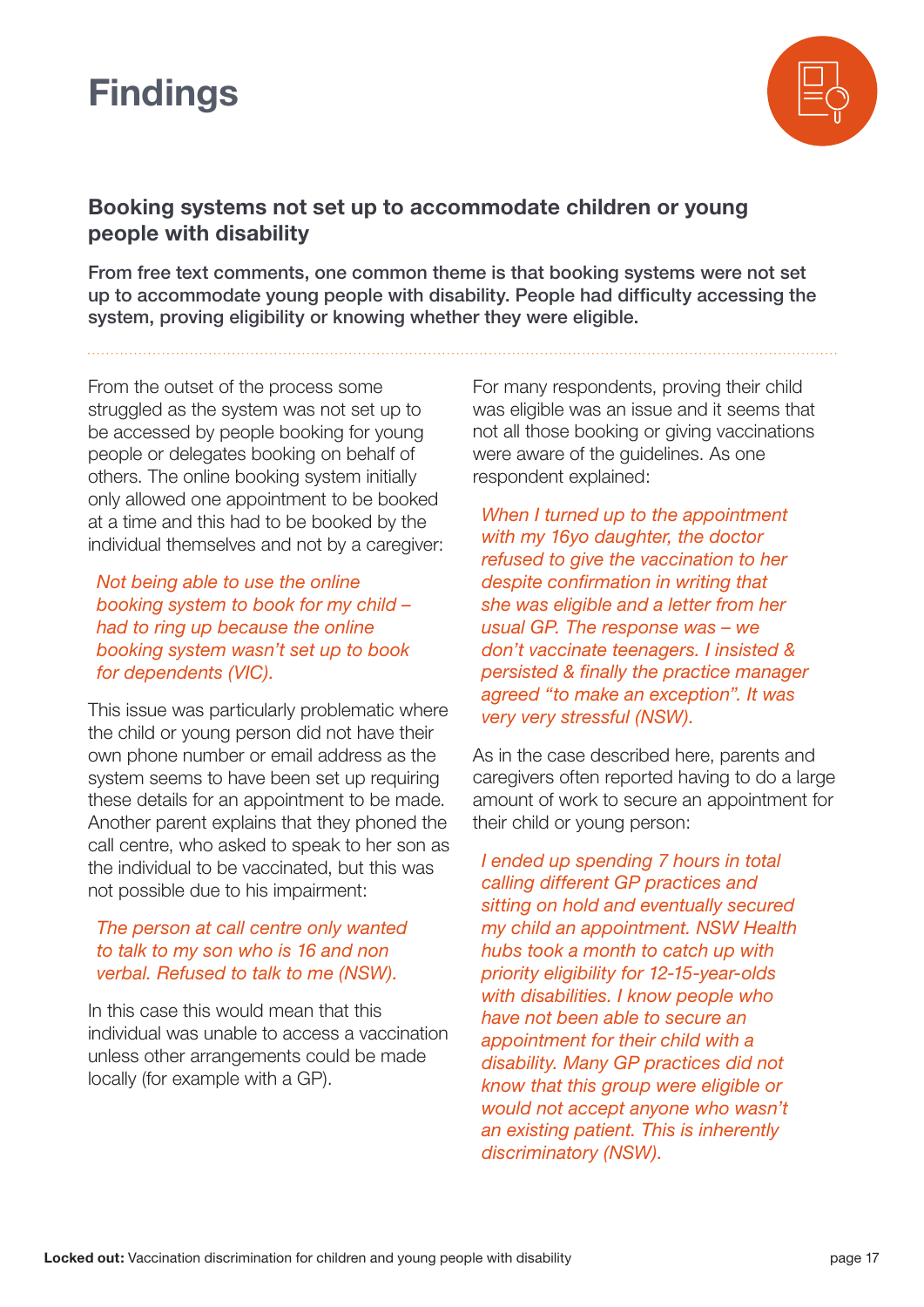

Other respondents called the appointment line but were told they needed to speak to somebody different because their child was disabled. Unfortunately, in this case, despite being told they would be contacted to arrange an appointment, they did not receive follow-up contact:

*I rang the Covid Appointment line many times. After letting them know that my son had a disability, they took our information and said that someone would call us within 4 -5 business days (from memory). No call was returned. I rang again (after waiting) and was told to leave our information again and a disability officer would call back. I let them know that I had done this already and no calls were returned. I asked for their direct phone number or email. They refused. The call back didn't happen (VIC).*

Another respondent had concerns over eligibility in the sense that they were asked to prove that their child was an NDIS recipient:

*Requested NDIA letter at time of appointment, not all children with a disability will be NDIA participants. Specialist report (stating level of hearing loss) was accepted after some discussion (VIC).*

In this case they were able to secure a vaccination, but as they note not all people with disability are NDIS recipients. In fact only 10% of Australia's disabled population are eligible for the NDIS. Others with disability were not sure if they were covered under the priority groups and had to undertake a lot of work to discover if they were eligible:

*There was no information around as to if my disability (epilepsy) was covered. It was, but it took three people and a manager on the call centre to find out.... (ACT)*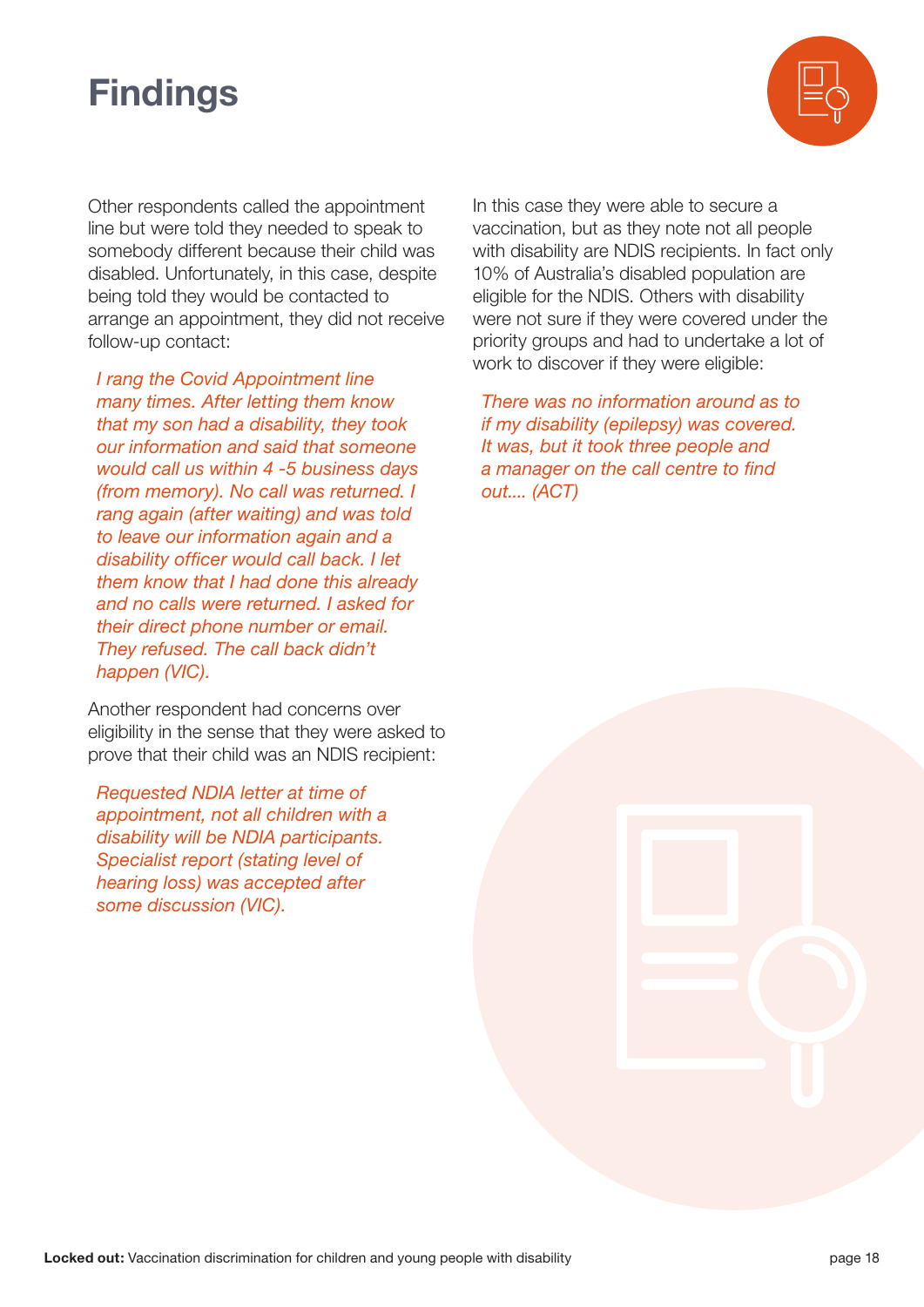

#### **Vaccination centres / services not accessible**

In addition to having to contend with challenges in booking vaccinations, some respondents found that when they attended the vaccination appointment it was not accessible.

One respondent reported being able to book their vaccination appointment, but being turned away when presenting for the vaccination:

*We booked the vaccination fine online for [state vaccination centre] but were turned away at the door by a security guard saying "there's been a balls up with the booking and you shouldn't have been allowed to book an appointment" When we were given a slot the next day, the staff admitted they had no training in understanding neurodivergent individuals and sensory issues that would have made the whole process more accessible for my son (NSW).*

As this quote illustrates, accessibility for people with disability does not seem to have been a key consideration for all vaccination hubs. One respondent described that the vaccination hub they attended was a:

#### *Highly clinical environment with no opportunity to plan an approach that would work well for my child (QLD).*

Some of the issues that young people and their families face with vaccination processes relates to the fact that the health system is often not accessible for people with disability and many people have been traumatised through interactions with the health system previously. This means that any attendance at a health service can be a time of significant worry and distress:

*The process itself is broken and not set up for easy engagement for disabled people, children, or anyone with a history of trauma from the medical system (QLD).* 

For some children and young people their impairments mean it is difficult to just turn up at a venue and work out a vaccination plan. There needs to be careful advance planning so the process is as effective as possible while not unduly stressing the young person or family. For the respondent below this was not the case for their child and it meant that he left the centre without being vaccinated.

*My son went to have his second covid vaccination. The vaccination centre was extremely busy. The wait much longer than the first time. The noise level much louder. The staff moving and talking quickly. The room filled with other people. Another young person was having a reaction and had to lay down as she felt like fainting. By the time it was my son's turn he was already distressed. We tried for an hour to get his vaccination. The staff, though busy, worked well with us. But the environmental factors were unable to be addressed. He left unvaccinated. Not too sure what to do next (QLD).*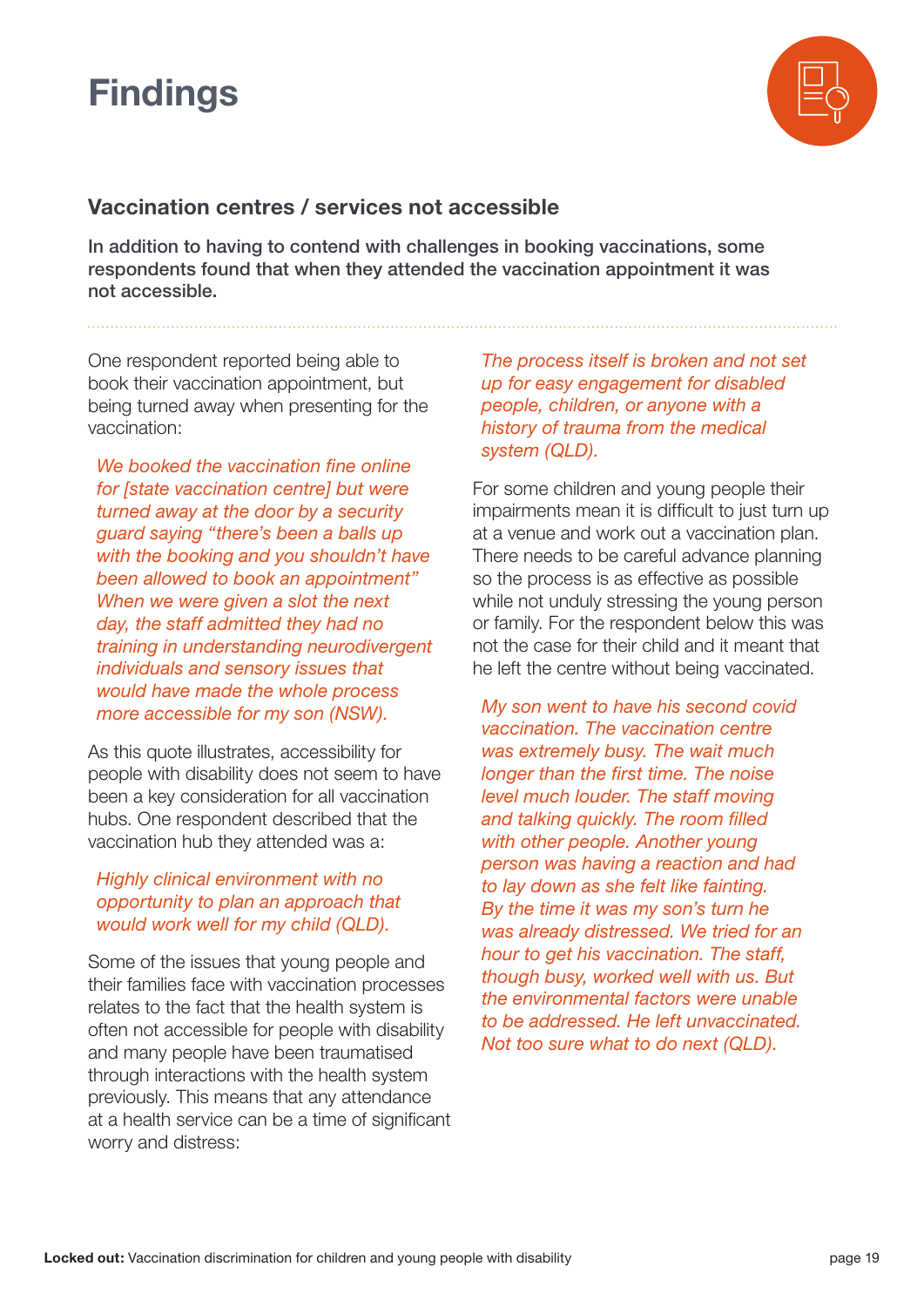

Some respondents specifically wanted to avoid vaccination hubs as they did not believe it would work for them, and the large number of people at these hubs could pose an infection risk. But booking vaccination appointments with GPs was not an easy process for all:

*We were able to secure a vaccination at a Vaccination Hub, but not a local GP – even though my 2 sons have disability, local GP's not interested in prioritising them at all. My concern with attending a Hub came true – it became a Tier 2 exposure site, and we all had to be tested 5 days after exposure, which just added further stress to our family (VIC).*

Others found that vaccination centres were not accessible to particular equipment or needs and that other accessible options were not offered as they were not considered in the right zone:

*Wheelchair accessible vaccination centre and low sensory accessible vaccination not available to us. Was refused by a public hospital and a disability service provider as out of area. Ridiculous system not set up for NDIS eligible young people. Organised poorly, took months of calling, emailing, hot doc bookings and NSW health bookings as well as refusals to get my young person vaccinated (NSW).*

For those in regional areas the issues of scarcity of vaccinations have been compounded and, in some cases, involve people travelling large distances to be vaccinated. As one respondent explained:

*Got first shot appointment in timely enough fashion BUT was in the nearest capital city so a six hour round trip. Second was due when NSW blew up so very fortunate local hospital agreed to put him on their cancellation list and not risk going into Sydney. It took effort and contacts but was doable. Certainly would have been difficult for many (NSW).* 

In this case the local hospital's flexibility meant the respondent was able to avoid both a long trip for vaccination and also the COVID-19 exposure risk of travelling to a large city.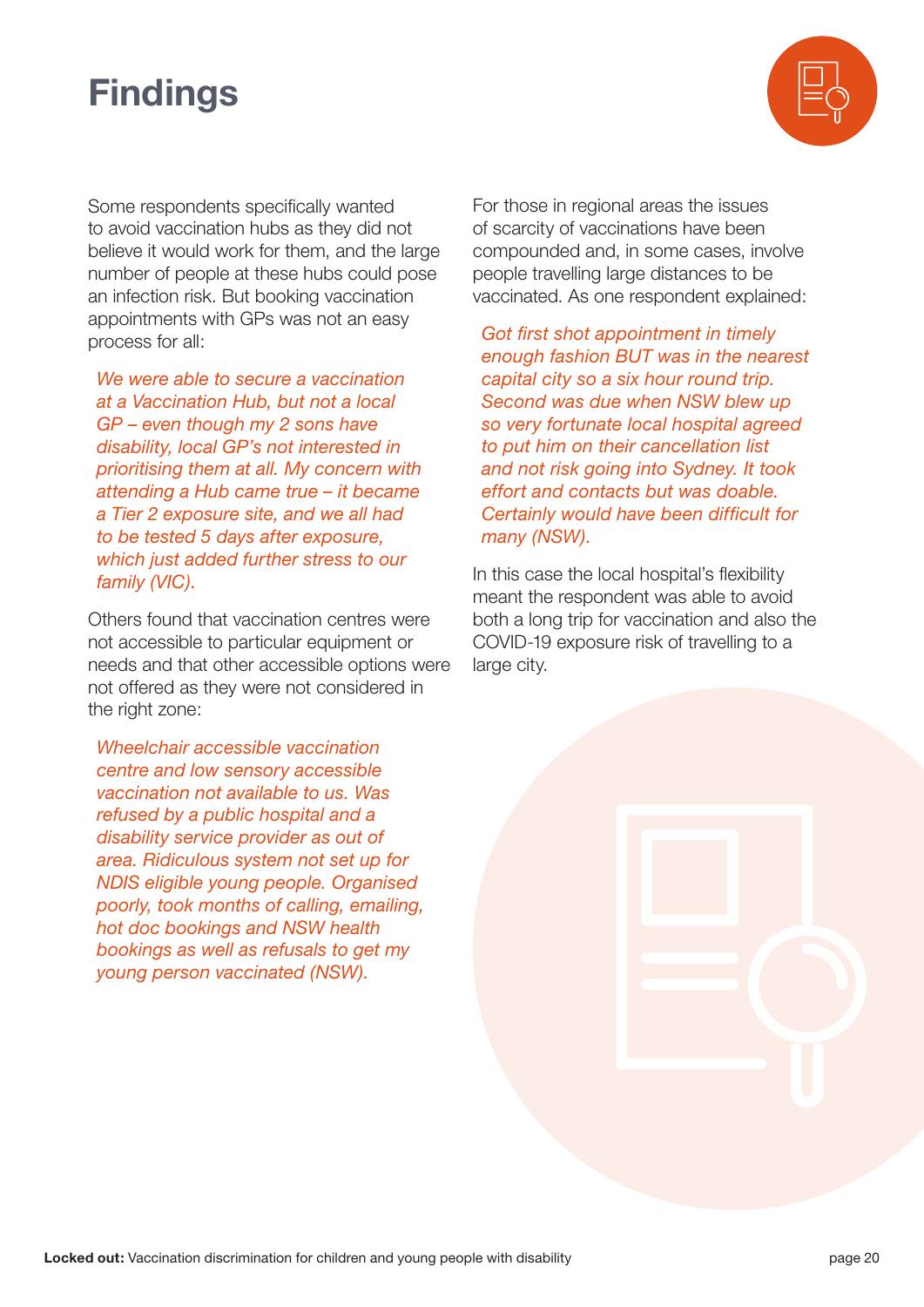

#### **Lack of specialist provision**

One thing that featured strongly in free text responses was a sense that there was little specialist disability provision available.

Several respondents explained that their child has a needle phobia and therefore it would be difficult to vaccinate them. As one respondent explained:

*My son is Downs Syndrome and severe Intellectual Disability and going to a Vaccination Hub is traumatic. He has a phobia of needles and to take blood he has to go under general anaesthetic at [place] Hospital. His GP is the only person he allows with a bit of hesitancy to give him his flu injection (VIC).*

This comment and a number of others illustrate that the only way to vaccinate some people effectively is through general anaesthetic. But this sort of intervention has not been widely thought about or made available. As another parent explained:

*My son has intellectual disability, cerebral palsy & Autism is afraid of needles. He is 20 yrs old now and active in the community. In the past unfortunately to get any vaccination a collaborative effort with [name] hospital and paediatrician for my son to be put under just for his vaccinations and grey team involved at times. No provisions for this type of instances to cater for his needs to be able to get covid vaccinated. His GP response at this time is don't worry about him getting vaccinated for now. Who is thinking of disabled people with greater challenges for why should they be excluded. Very concerning (VIC).*

One respondent sums up many of the challenges in accessing vaccinations and the support they eventually received from a manager at a local primary care centre:

*Some providers were not offering vaccinations to the 12-16 cohort even though it was allowed by the federal government. The online information was also confusing some saying it was allowed and others not updated to reflect that. The eligibility checker did not reflect the rulings either so you could not get in to make a booking or get on the waitlist. There were literally no Pfizer vaccines in our area, they were all booked out and no-one knew when anymore were going to be available. I had to sit on HotDoc waiting to see cancellations and grabbing them the second they appeared. I got the appointments but had to try to make a change to one of them. I spoke to the practice and suddenly 3 other of my appointments disappeared. I would have been left till December for their first injection. They pretty much haven't left the house since July apart from a walk round the block. I managed to talk to the practice manager and let them know that my kids are disabled and she organised some appointments (NSW).*

As in this situation, the only option available for this individual was to try many sources and continually push to try and get a timely vaccination for their child/young person.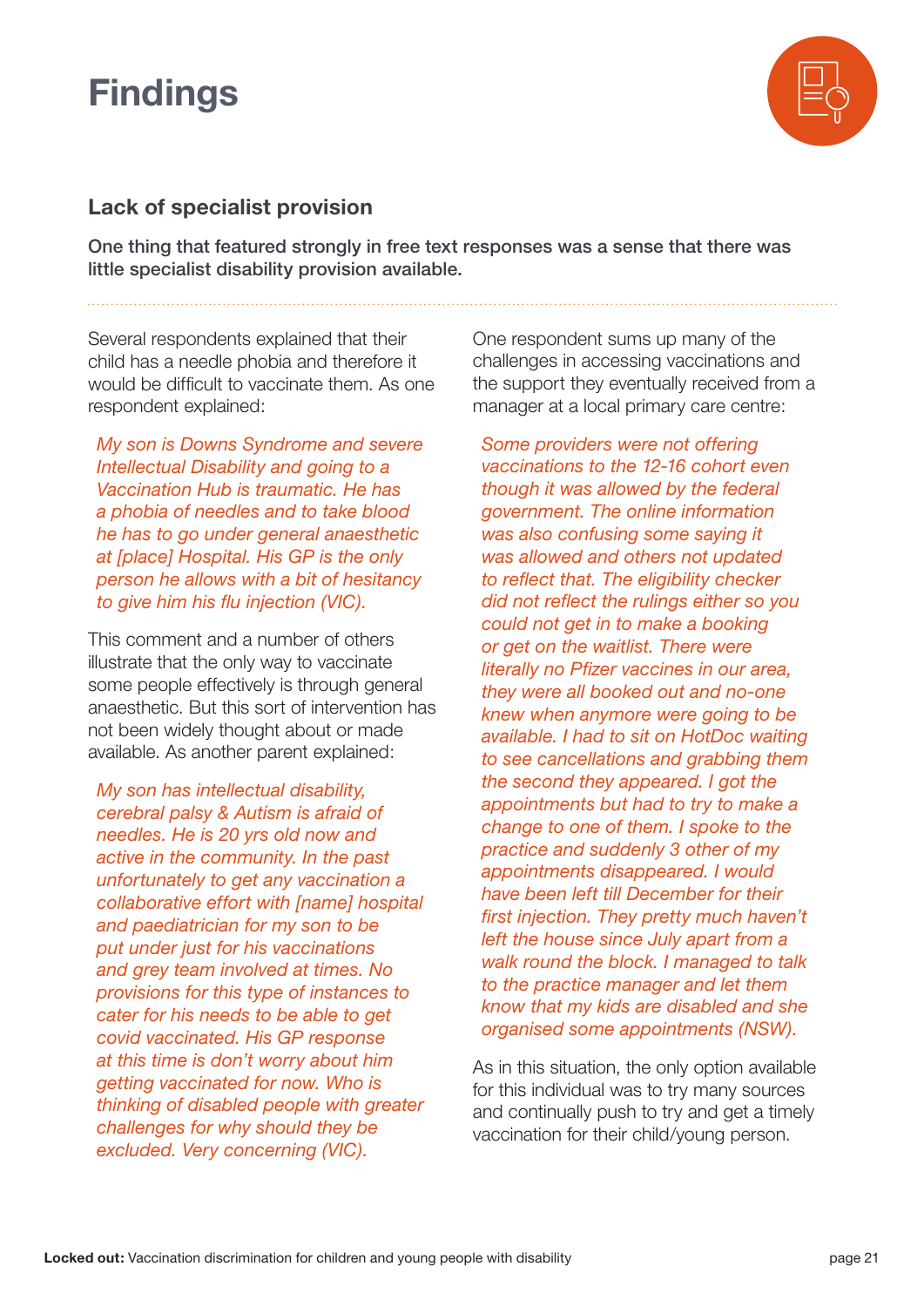

Given the lack of specialist services and concerns about the clinical vulnerability of children and young people with disability, some services were having to resort to restrictive practices. As one respondent explained:

*Yes I know of many incidences where parents have had to do restrictive type practices to ensure that their child with a disability was able to remain still during their vaccination, lots of trauma and anxiety, not to mention the potential for future stress/ trauma (NSW).*

Such practices are extremely traumatic and upsetting for the individuals and families who experience them as well as professionals. Even if a vaccination was possible under these circumstances, they will likely lead to greater challenges in the young person interacting with health services in the future. For this reason, some respondents were very keen to see alternatives to injections developed:

*Can the government look at an oral liquid or patches or someway that is less traumatic and stressful? It is hard to support my son who is nearly 6 ft, non verbal, behavioural issues due to autism and anxiety. It took three people nearly an hour (QLD).*

What is clear is that restrictive practices are not appropriate for vaccinations, which can be planned for in advance.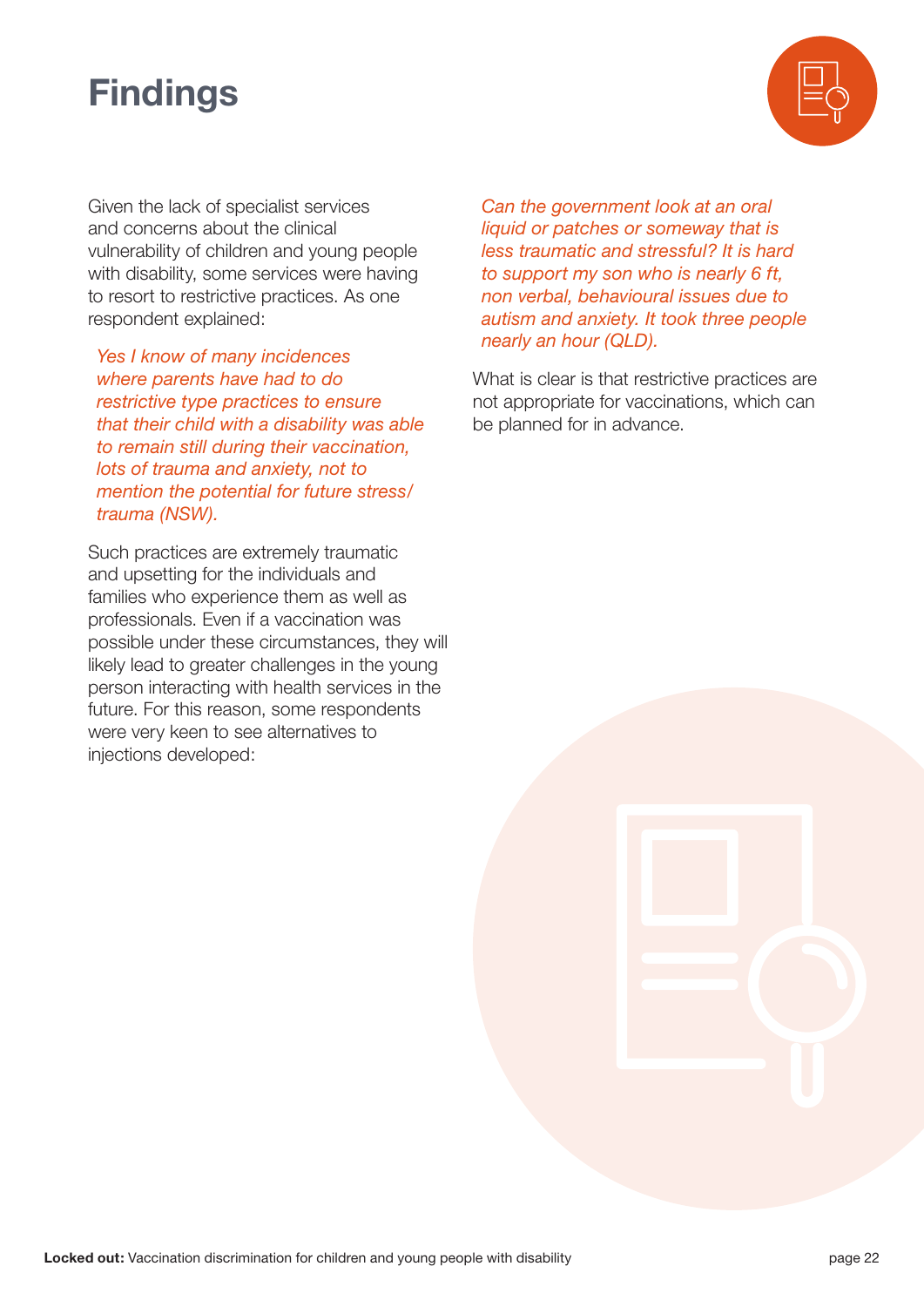

#### **Lack of coherence in vaccination response for children and young people with disability**

A number of respondents expressed their upset about the lack of the coherence of the response and the lengths they had to go to in order to secure a vaccination for their child, despite people with disability being a priority group. As one explains:

*There is a real lack of coherence between what the Feds say/put out & what happens on the ground with the people administering the vaccinations (even the GPs who the Feds are directing). The Feds say disability is a priority (priority 1b) but in reality, this priority is not really recognised by the vaccine administrators. I really felt it was a dog eat dog situation, everyone just looking after themselves & no real priorities- just whoever could get in first to make an appointment. No one cared that should my daughter get COVID, she would have a HUGE chance of dying and so should be protected faster. …I actually had such a hard time trying to get an appointment for her (despite the fact the eligibility checker said she was indeed eligible & a priority), I ended up securing one for myself & took her along & said I was giving up my vaccine for her. It was a "fight" but they finally conceded. I am still flabbergasted that I had to fight to get her vaccinated – eligible & a priority but it took subversive tactics to get an appointment & standing my ground to get it done. Worth it but so unnecessarily hard and stressful (NSW).* As this respondent emphasises, what the government says should be happening in terms of a plan is not being enacted on the ground. While there is a strategy there does not seem to be a plan to put these aspirations into practice. This frustration is emphasised by another respondent:

*Eligibility and availability are two completely different things in this government's disastrous vaccine rollout. Families of PWD have wasted hours upon hours attempting to secure vaccination bookings for their family members. It is a disgrace (NSW).*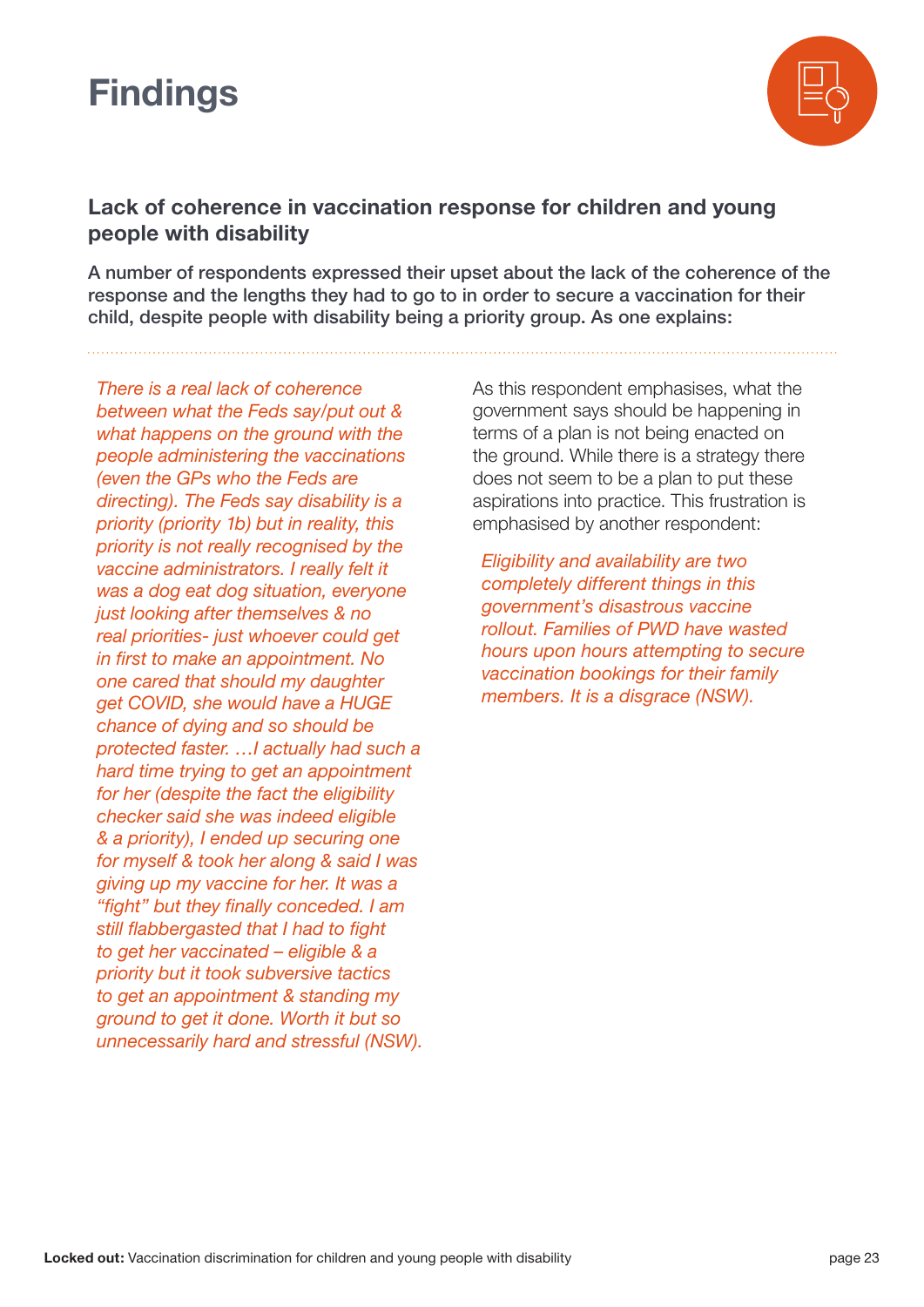

Some people will not be able to get vaccinated given their pre-existing health conditions that also render them more clinically vulnerable in the face of contracting COVID-19. For these individuals, respondents were concerned that there does not seem to be a plan:

*That myself and my teenage son can't have any vaccines – at all – because of a rare, genetic disability. No one is advocating for people like us and we will be shut out of services, appointments, grocery shopping, etc, because everyone thinks in binary terms; they think if you're not having the vaccine, that you must be against it. No one is speaking up for those who, simply and genuinely, cannot receive any vaccinations. We're not antivax; we're just unable to receive any vaccinations and have specialists who are guiding us. No vaccine passport for people like us. I'm disabled and I'm a carer. The world is leaving us in the lurch and leaving us to rot (VIC).*

The roadmaps out of lockdown in many states and territories is contingent on a proportion of the population being vaccinated. Restrictions will be enforced by individuals having to demonstrate they are vaccinated to gain entry to things like schools, shops and entertainment facilities. While it will be possible to demonstrate exemption from vaccinations on a medical basis, many will be reluctant to reengage fully if there is COVID-19 still present in the population. While many people will be looking forward to the country opening up again, for this group there is no such excitement and only anxiety in the face of not having a realistic plan to accommodate their needs.

**Locked out:** Vaccination discrimination for children and young people with disability **page 24** page 24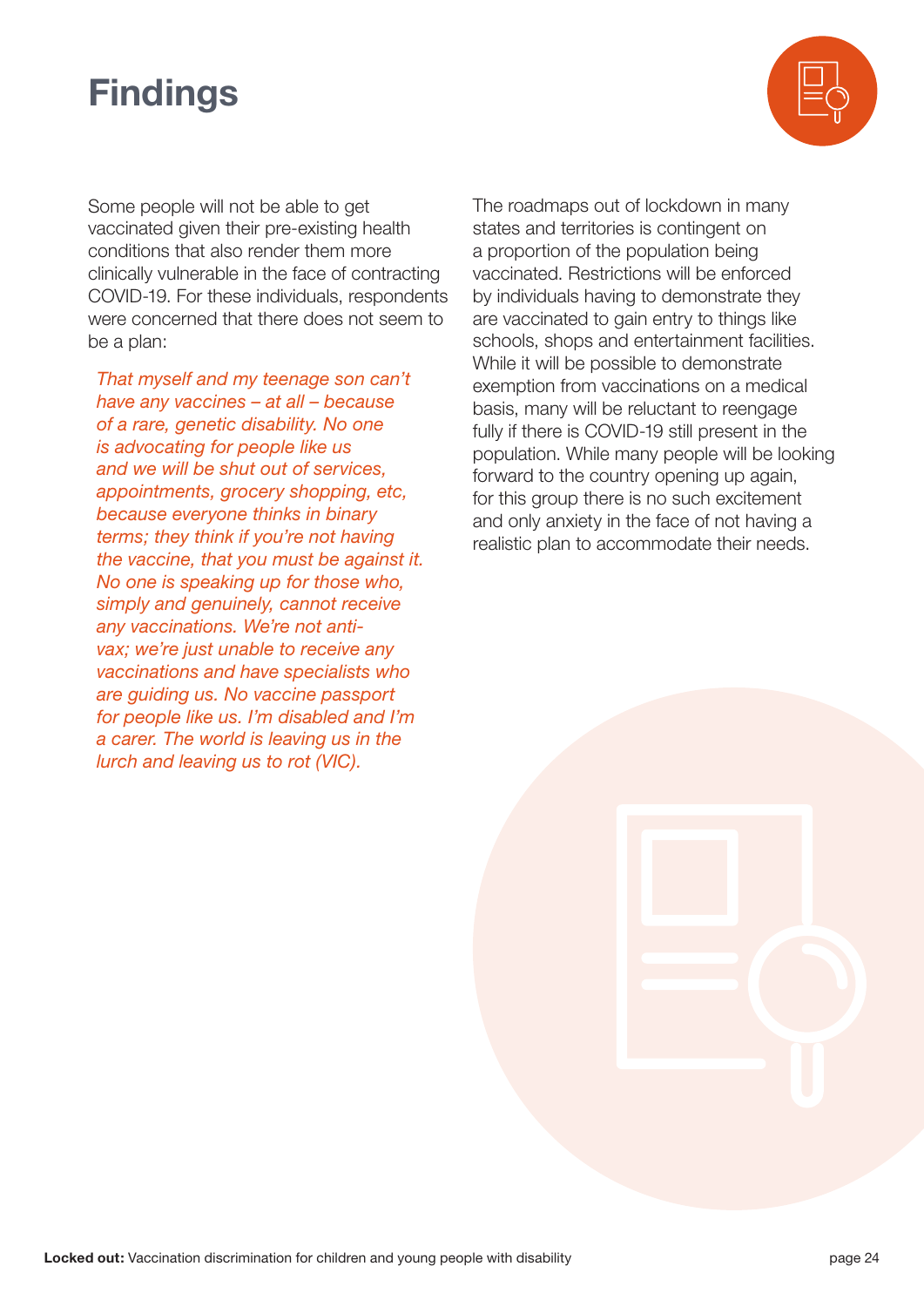

#### **What worked in vaccinating children and young people with disability**

Not all respondents had a difficult or challenging process in accessing vaccinations and there are some examples of good practice that we can learn from.

In Victoria a number of people mentioned Disability Liaison Officers as having been helpful in identifying an appointment and then ensuring the accessibility of the vaccination process. As one respondent explains:

*I called the hotline number for the Disability Liaison Officer to get assistance both in booking an appointment, but also to avoid long queues and crowds, and to make sure they had enough room to accommodate my sons wheelchair. Great service, got an appt 6 days away. Made the whole process much easier and have recommended it to others (VIC).*

Another respondent described in response to whether they were having challenges in booking a vaccination:

*Initially had this challenge until I was made aware of the Vic Disability Liaison support for COVID vaccination. They were awesome and my daughter was supported to have her first dose yesterday. Without them I'd still be waiting, without support and anxious. I understand this is only available in Victoria and should be available everywhere (VIC).*

Given that we know that the system does not work for many children and young people with disability, having an expert who can liaise in this way is beneficial in supporting a planned and accessible vaccination experience.

Other respondents found that their child's GP was more readily accessible than the online hub for booking a vaccination.

*I was unable to book online for vaccine hub but was lucky my gp was able to provide a date within 2.5 weeks and is always up to date with best advice to suit my child's needs (NSW).*

This kind of positive booking experience was not widespread, and a number of respondents reported difficulties in booking a vaccination appointment with their GP.

In some cases GPs went beyond what was required and would vaccinate in other spaces, for example in a car:

*We booked with our local GP. We arrived late for our appointment as my daughter was very reluctant to leave our home. I was very stressed when we eventually got to the clinic- my daughter refused to get out of the car. Our beautiful doctor told me to stop stressing and she would come out to our car to vaccinate our princess. Our daughter reluctantly offered her arm to the doc – and then smiled and gave the doctor a hug. The same process was repeated in the car for the second vaccination though our daughter was happier that day! Very grateful that procedures can be bent a bit when needed (VIC).*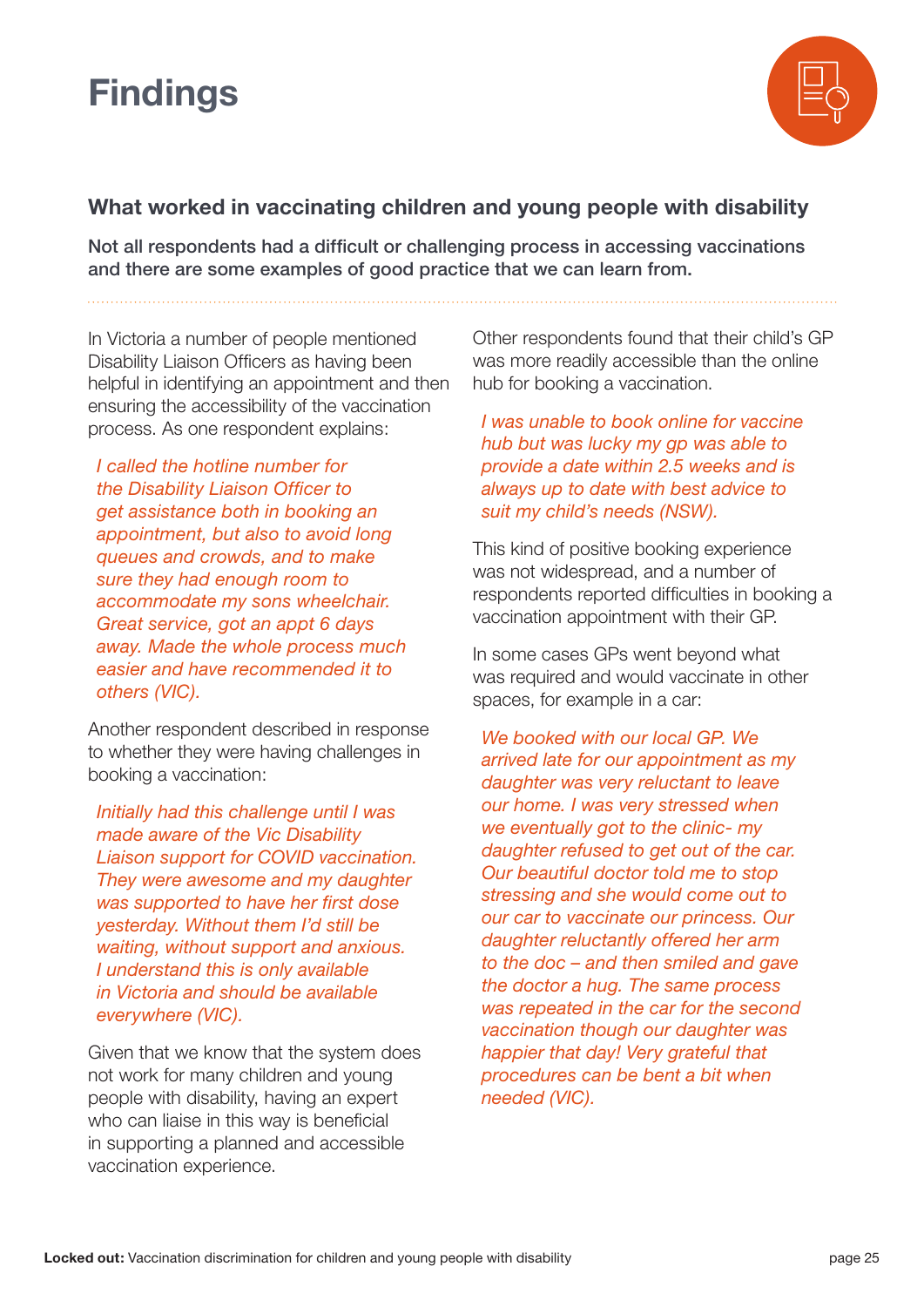

Others were contacted by service providers or in some cases specialist schools who had set up clinics to facilitate vaccination and in some cases they were also able to offer vaccinations to families also:

*It was wonderful that for me, one of my son's disability service providers arranged a pop up clinic so that I could easily vaccinate myself and arrange for my children's father and aunt to also be vaccinated. However, I chose a medical setting for my children in case of adverse reaction given their complex conditions (VIC).*

As in the previous quote, the value of specialist provision is their knowledge of complex conditions and the ability to work in ways to alleviate anxiety:

*We were phoned and offered the pfizer vaccine from the Disability Employment service DSA. Appointments were easy and my sons needle anxiety catered for (NSW).* 

However, these specialist clinics were not always well known or advertised, as one respondent explains:

*Once we obtained the direct phone number of a disability specific clinic, we had no more problems. But we only go that information through word of mouth – so we were just lucky that way. We also had difficulty with the vaccination itself due to high anxiety on the part of my son with autism and intellectual disability. We are still not sure if he will accept the second dose. It would be better if there was an option to get vaccinated at home or at school (SA).*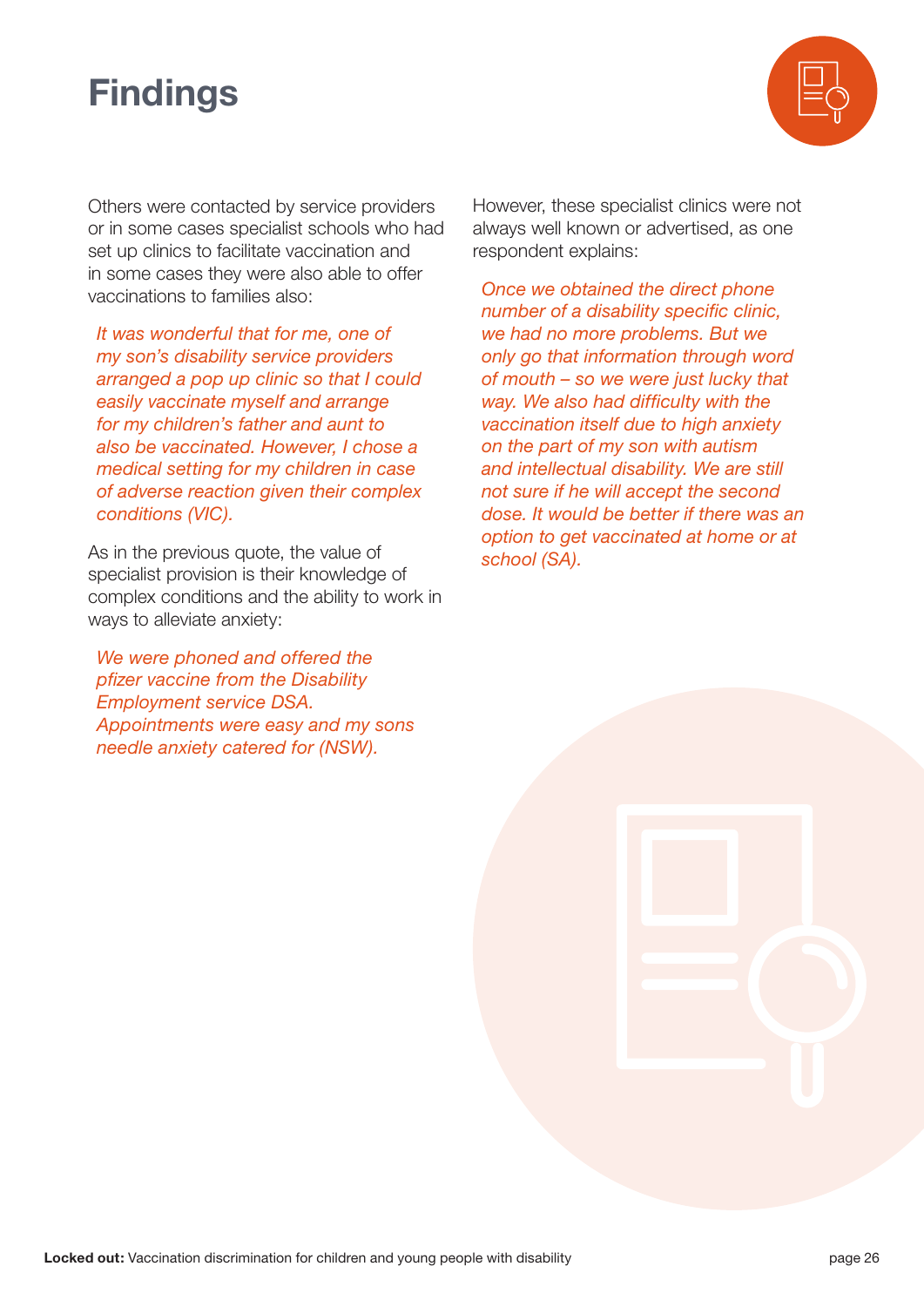

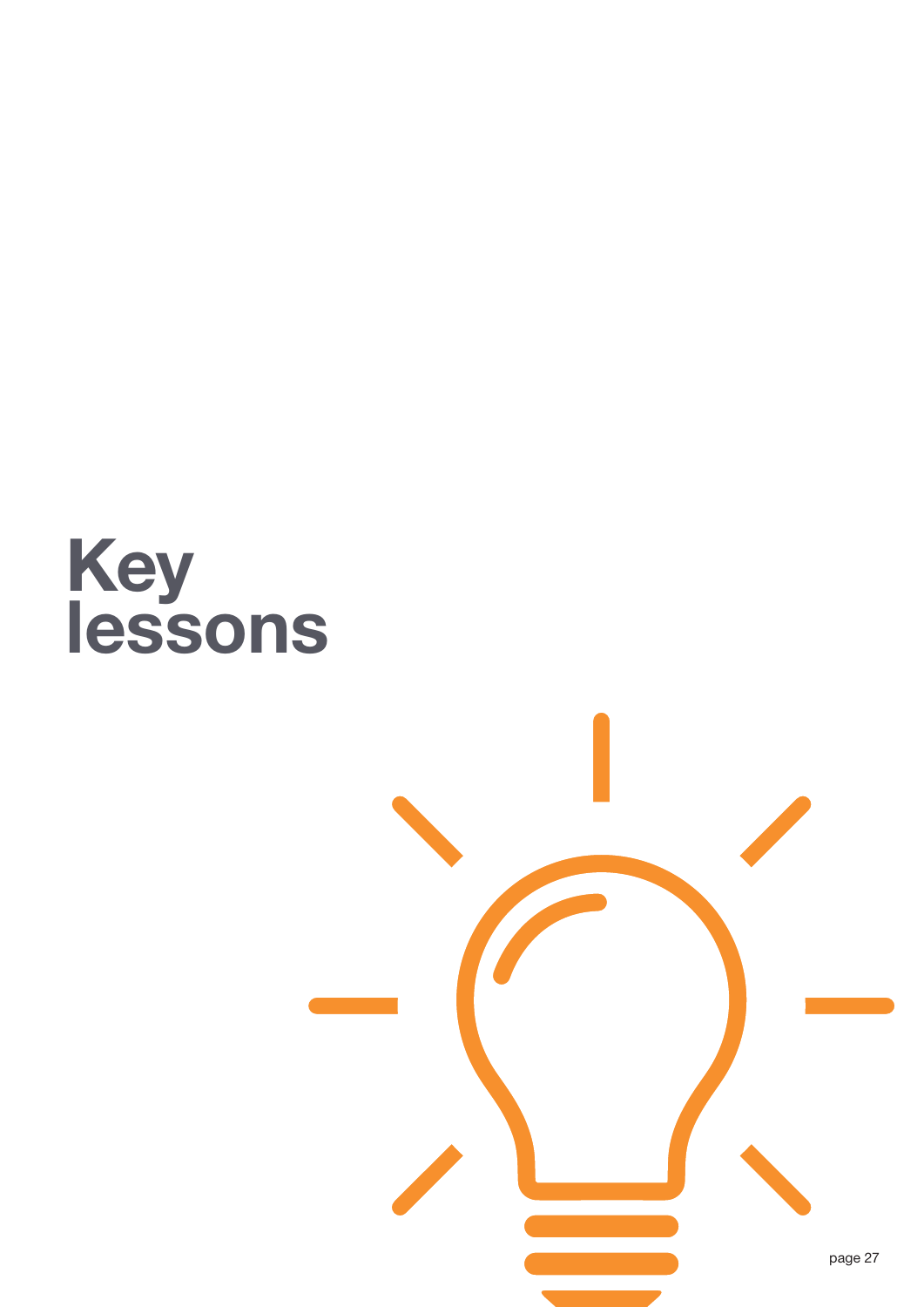### **Key lessons**



The data presented in this report were gathered from a relatively small sample, which we might expect given that it was open for a limited amount of time. While some people had did not have difficulties in booking vaccinations, more than 70% did experience some kinds of difficulties. This situation shows that we learned little from earlier in the pandemic when children and young people with disability and their families reported being forgotten as restrictions were developed and remote learning became common across the country (Dickinson et al., 2020, Dickinson and Yates, 2020). We find again that systems and processes have been devised without any thought given to children and young people with disability. This is not necessarily a new issue, children and young people with disability have long been ignored by policy makers and professionals. The COVID-19 pandemic has not necessarily caused these issues, but it has accentuated these.

Responses to the survey seem to indicate there where young people are able to advocate for themselves and to engage with booking processes, their experiences were more positive. But where children or young people had additional needs and were not able to advocate for themselves then booking and receiving a vaccination became more problematic.

It is clear the vaccination booking system was not designed with children and young people with disability in mind. Access through digital spaces was also confounding, and despite this 'digital divide' in accessibility to digital forms and information for people for disability being well documented (Glencross et al., 2021, AlSadrani et al., 2020, Macdonald and Clayton, 2013), systems for booking were not inclusive for many. Also, there are clearly challenges with getting messages about eligibility criteria to the front line. It is true that we have seen changes to these over time, but the message that the vaccination is not for children seems to have been pervasive.

There are some examples of good practice in terms of single GPs and practices, but more needs to be done so that this experience is more widespread. For people with complex impairments, it is likely that their GP will be the best source of support, as professionals who are known to them and who should understand their health conditions. GP practices also tend to be smaller than vaccination hubs, which can be anxiety provoking given their size. However, not all GPs will be equipped to provide this sort of service, so specialist disability services or liaison officers are needed to ensure that people who are eligible for vaccination are able to take up this opportunity.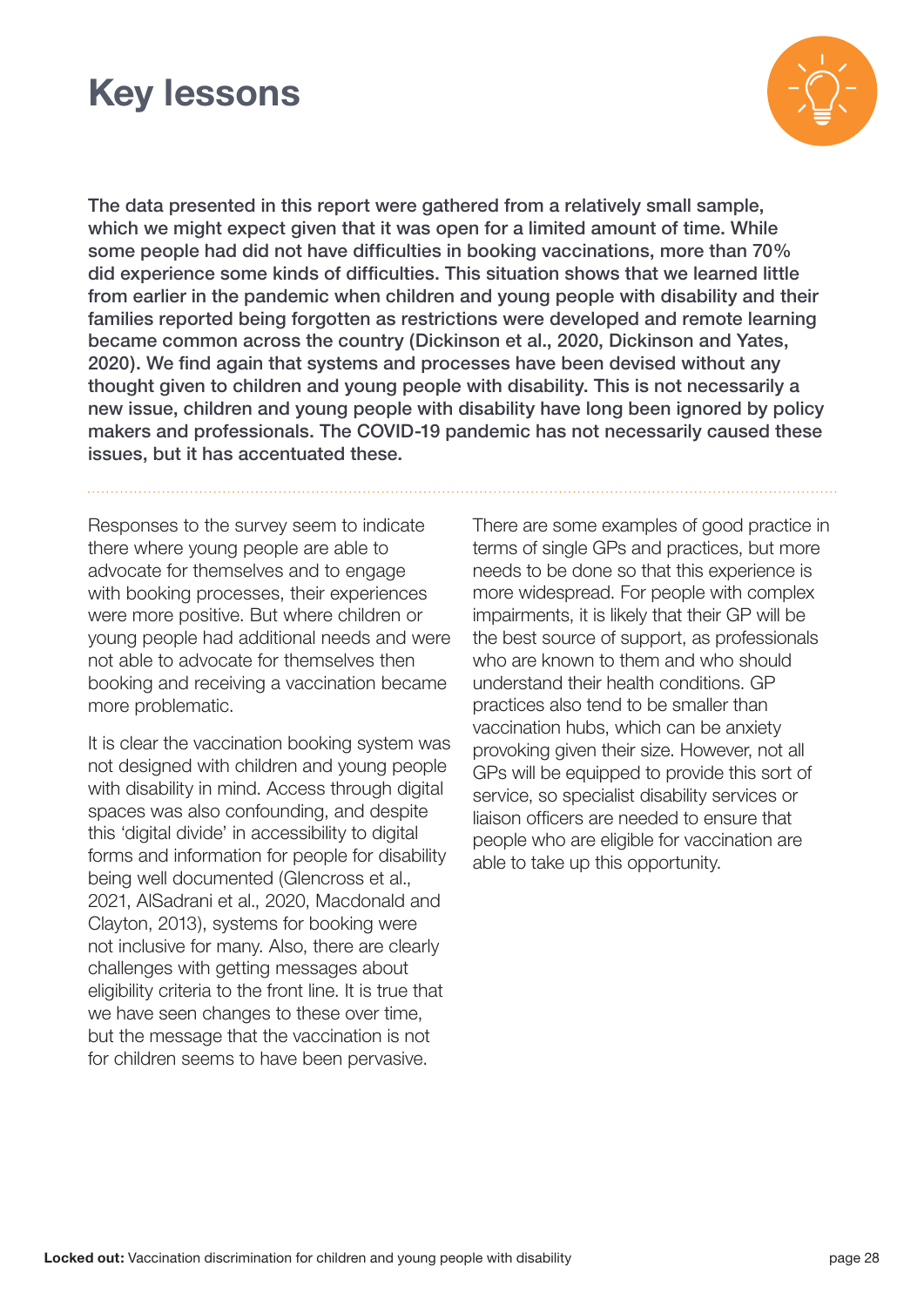### **Key lessons**



It appears that the divide between responsibilities for State and Federal governments had an impact on access to vaccinations for this group. State-run vaccination hubs are large and are not designed to be accessible to complex needs on the whole. While Federal Government is theoretically responsible for funding and arranging delivery of primary care services, many GPs were not aware of eligibility criteria nor supported to ensure vaccination of this group. Some state governments have provided specialist supports (e.g., Disability Liaison Officers in Victoria) to attempt to patch over the cracks in provision. But it is far from an integrated and carefully designed system, and it is one that children and young people with disability all too often fall through the cracks of.

We are running out of time until restrictions start to be lifted and we 'live with' COVID. As 'return to work', 'return to care' and access to many settings for socialising becomes dependant on documentation of full vaccination, we need to consider the implications for this 'priority group' who have not been prioritised and build these next systems for full access. It is imperative that we vaccinate all children and young people with disability who are able to be vaccinated in order to give a high degree of protection to this clinically vulnerable population. It is clear that there is much yet to do and we need some urgent attention in terms of providing appropriate vaccination services to this population.

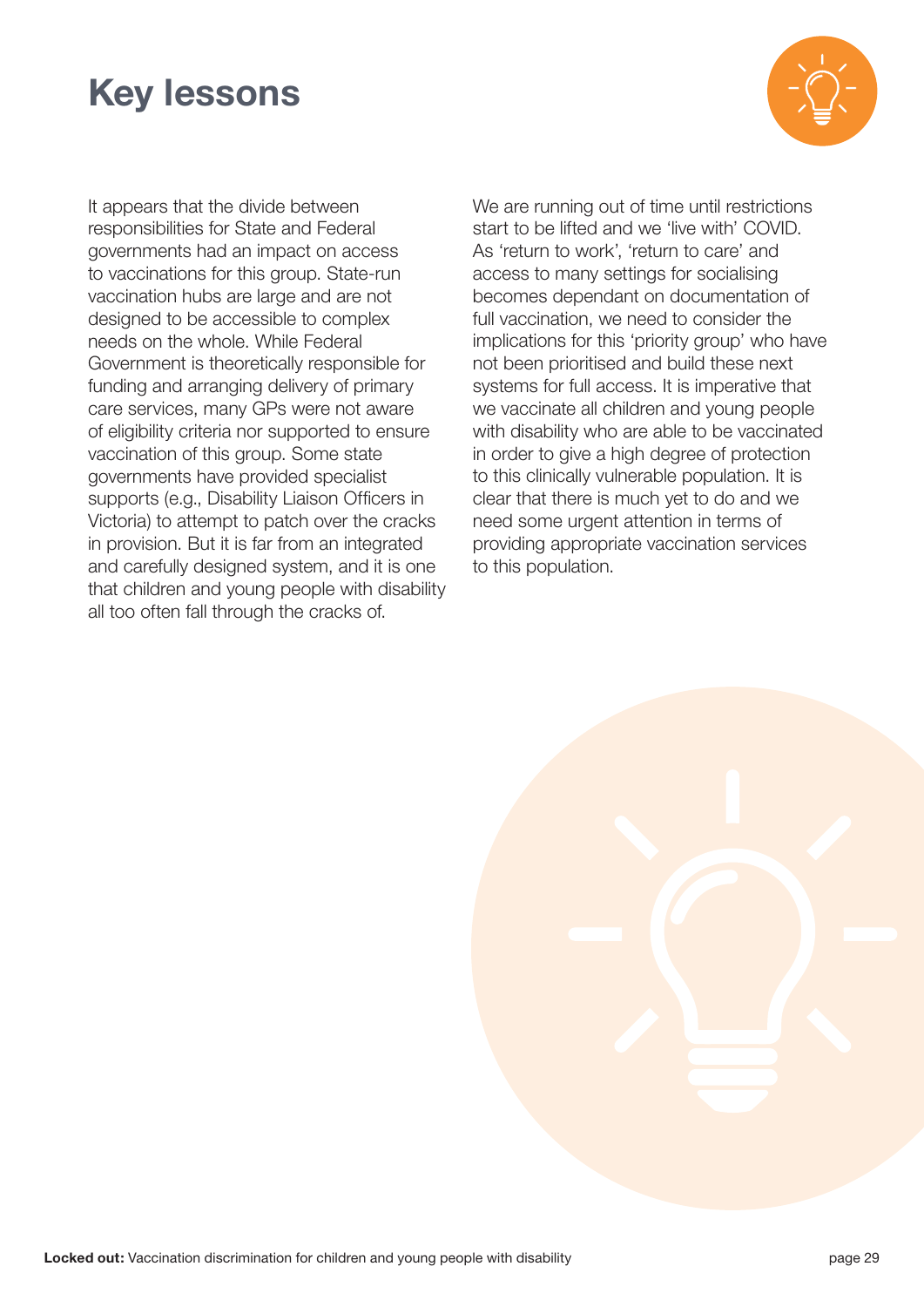# **References**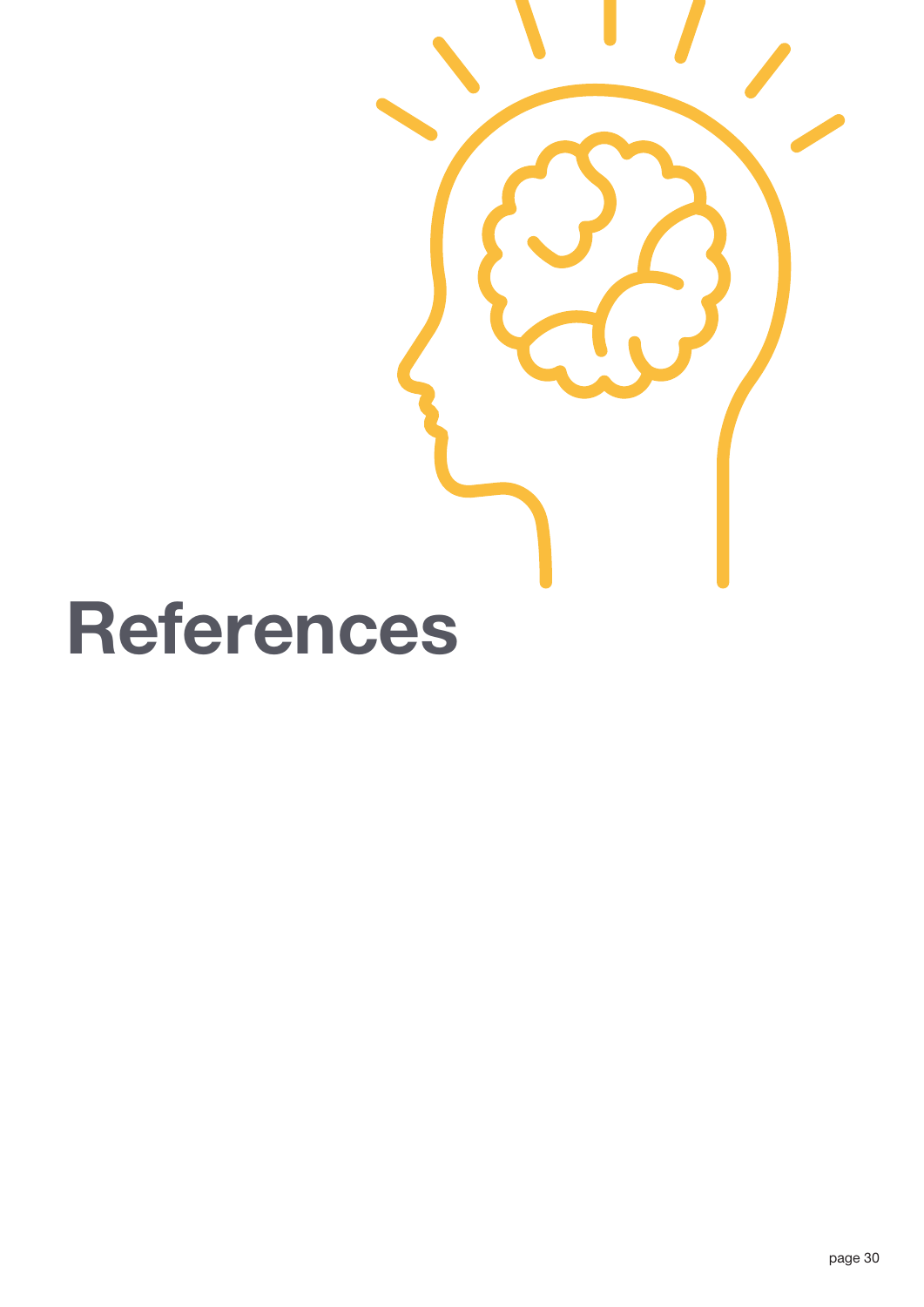### **References**



ALSADRANI, B., ALZYOUDI, M., ALSHEIKH, N. & ELSHAZLY, E. E. 2020. The Digital Divide in Inclusive Classrooms. *International Journal of Learning, Teaching and Educational Research*, 19, 69-85.

AMERICAN ACADEMY OF PEDIATRICS AND THE CHILDREN'S HOSPTIAL ASSOCIATION 2021. Children and COVID-19: State data report. American Academy of Pediatrics and the Children's Hosptial Association.

DELAHOY, M., UJAMAA, D., WHITAKER, M. & ET AL 2021. Hospitalizations Associated with COVID-19 Among Children and Adolescents – COVID-NET, 14 States, March 1, 2020–August 14, 2021. *MMWR Morb Mortal Wkly Rep* 70, 1255-1260.

DICKINSON, H., SMITH, C., YATES, S. & TANI, M. 2020. Not even remotely fair: Experiences of students with disability during COVID-19 – Full Report. Melbourne Children and Young People with Disability Australia.

DICKINSON, H. & YATES, S. 2020. More than isolated: The experience of children and young people with disabiity and their families during the COVID-19 pandemic. Melbourne: Children and Young People with Disability Australia.

EMERSON, E., LLEWELLYN, G., STANCLIFFE, R., BADLAND, H., KAVANAGH, A., DISNEY, G. & ZHOU, Q. 2018. A Fair Go? Measuring Australia's progress in reducing disadvantage for people with disabilities (2001-2016). Melbourne: Centre of Research Excellence in Disability and Health.

GLENCROSS, S., MASON, J., KATSIKITIS, M. & GREENWOOD, K. M. 2021. Internet Use by People with Intellectual Disability: Exploring Digital Inequality – A Systematic Review. *Cyberpsychology, Behavior, and Social Networking*, 24, 503-520.

KAVANAGH, A., DICKINSON, H. & BAXTER, N. 2021. Opening up when 80% of eligible adults are vaccinated won't be 'safe' for all Australians. *The Conversation*, 31st August.

KAVANAGH, A., KMJACKI, L., BEER, A., LAMONTAGEN, A. D. & BENTLEY, R. 2013. Time trends in socio-economic inequalities for women and men with disabilities in Australia: evidence of persisting inequalities. *International Journal of Equity in Health*, 12, 73.

LANDES, S. D., TURK, M. A. & ERVIN, D. A. 2021. COVID-19 case-fatality disparities among people with intellectual and developmental disabilities: Evidence from 12 US jurisdictions. *Disability and Health Journal*, 14, 101116.

LEDFORD, H. 2021. Deaths from COVID 'incredible rare' among children *Nature News*.

MACDONALD, S. J. & CLAYTON, J. 2013. Back to the future, disability and the digital divide. *Disability & Society*, 28, 702-718.

MURDOCH CHILDREN'S RESEACH INSTITUTE 2021. Research brief: COVID-19 and child and adolescent health Melbourne: Murdoch Children's Research Instittute.

OFFICE FOR NATIONAL STATISTICS 2021. Updated estimates of coronavirus (COVID-19) related death by disability status, England: 24 January to 20 November 2020. London: Office for National Statistics.

ROYAL COMMISSION INTO VIOLENCE, ABUSE AND NEGLECT AND EXPLOITATION OF PEOPLE WITH DISABILITY (2021) Public hearing 12: The experiences of people with disability, in the context of the Australian Government's approach to the COVID 19 vaccine rollout. Sydney: Royal Commission into Violence, Abuse and Neglect and Exploitation of People with Disability.